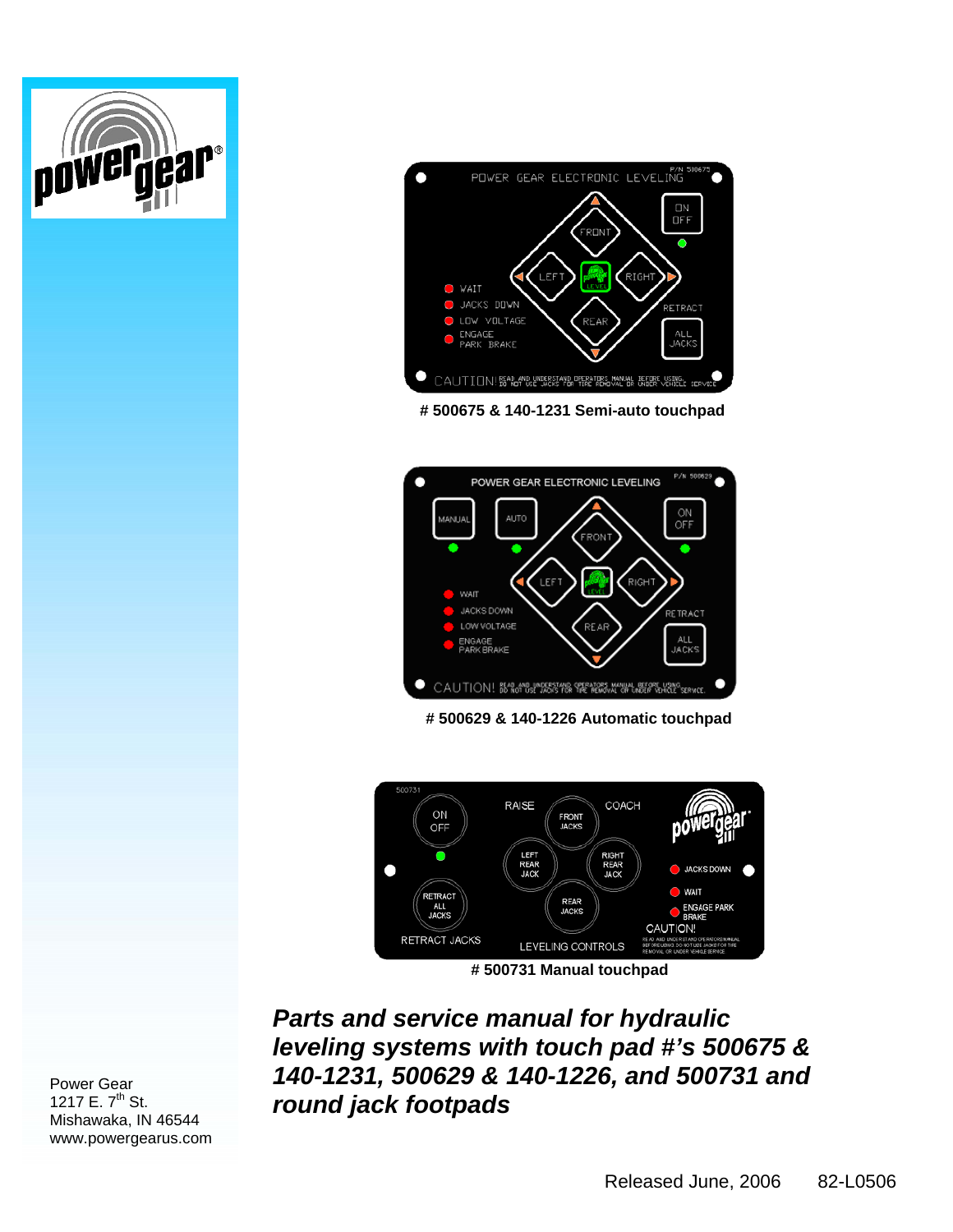#### **TABLE OF CONTENTS**

| Page 2:  | <b>Table of Contents</b>                     |
|----------|----------------------------------------------|
| Page 3:  | Warning/Before you operate the system        |
| Page 4:  | <b>System description/Recommended fluids</b> |
| Page 5:  | <b>Preventive maintenance</b>                |
| Page 6:  | <b>Replacement jacks</b>                     |
| Page 7:  | <b>Pump assemblies</b>                       |
| Page 9:  | <b>Manifold (valve) assemblies</b>           |
| Page 10: | <b>Fluid Sensors</b>                         |
| Page 11: | <b>Hoses</b>                                 |
| Page 12: | <b>System controls</b>                       |
| Page 15: | <b>Wiring diagram</b>                        |
| Page 16: | Troubleshooting                              |
| Page 20: | <b>Warranty</b>                              |
|          |                                              |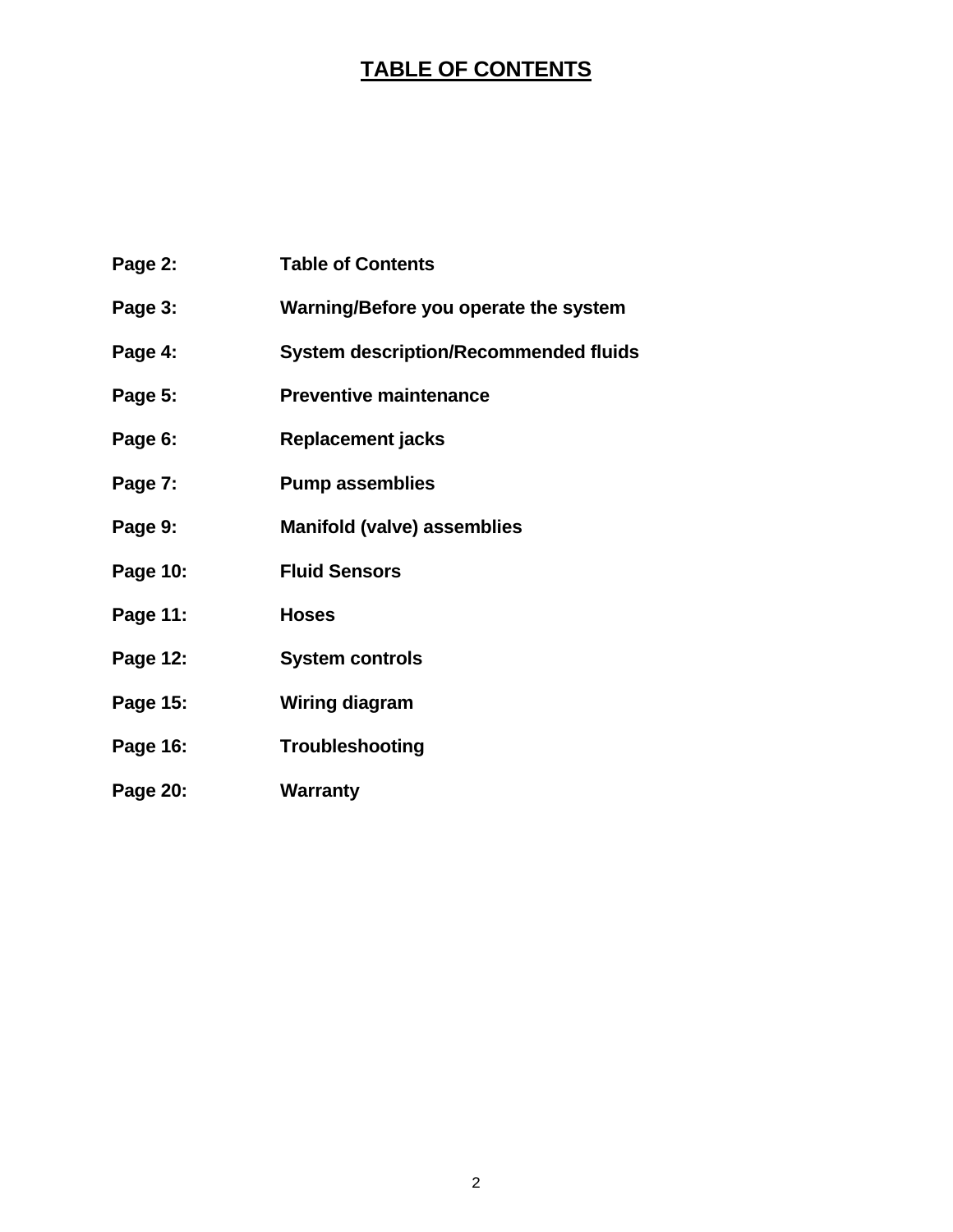## *BEFORE YOU SERVICE THE COACH*

#### **WARNING**

- **DO NOT USE THE POWER GEAR HYDRAULIC LEVELING SYSTEM (OR AIR SUSPENSION) TO SUPPORT VEHICLE WHILE UNDER COACH OR CHANGING TIRES. THE HYDRAULIC LEVELING SYSTEM IS DESIGNED AS A 'LEVELING' SYSTEM ONLY. TIRE REPAIRS SHOULD BE PERFORMED BY A TRAINED PROFESSIONAL. ATTEMPTS TO CHANGE TIRES WHILE SUPPORTING THE VEHICLE WITH THE HYDRAULIC SYSTEM COULD RESULT IN DAMAGE TO THE MOTOR HOME AND/OR CAUSE SERIOUS INJURY OR EVEN DEATH.**
- **KEEP PEOPLE CLEAR OF COACH WHILE LEVELING SYSTEM IS IN USE.**
- **NEVER LIFT THE WHEELS OFF THE GROUND TO LEVEL THE COACH. DOING SO MAY CREATE AN UNSTABLE CONDITION.**
- **NEVER EXPOSE HANDS OR OTHER PARTS OF THE BODY NEAR HYDRAULIC LEAKS. HIGH PRESSURE OIL LEAKS MAY CUT AND PENETRATE THE SKIN CAUSING SERIOUS INJURY.**
- CAUTION PARK THE COACH ON A REASONABLY SOLID SURFACE OR THE JACKS MAY SINK INTO GROUND. ON SOFT SURFACES, USE LOAD DISTRIBUTION PADS UNDER EACH JACK.
- CAUTION CHECK THAT POTENTIAL JACK CONTACT LOCATIONS ARE CLEAR OF OBSTRUCTIONS OR DEPRESSIONS BEFORE OPERATION.

#### **BEFORE YOU OPERATE THE SYSTEM:**

The leveling system shall only be operated under the following conditions:

- 1. The coach is parked on a reasonably level surface.
- 2. The coach "PARKING BRAKE" is engaged.
- 3. The coach transmission should be in the neutral or park position.
- 4. The ignition is in the run position, or engine is running.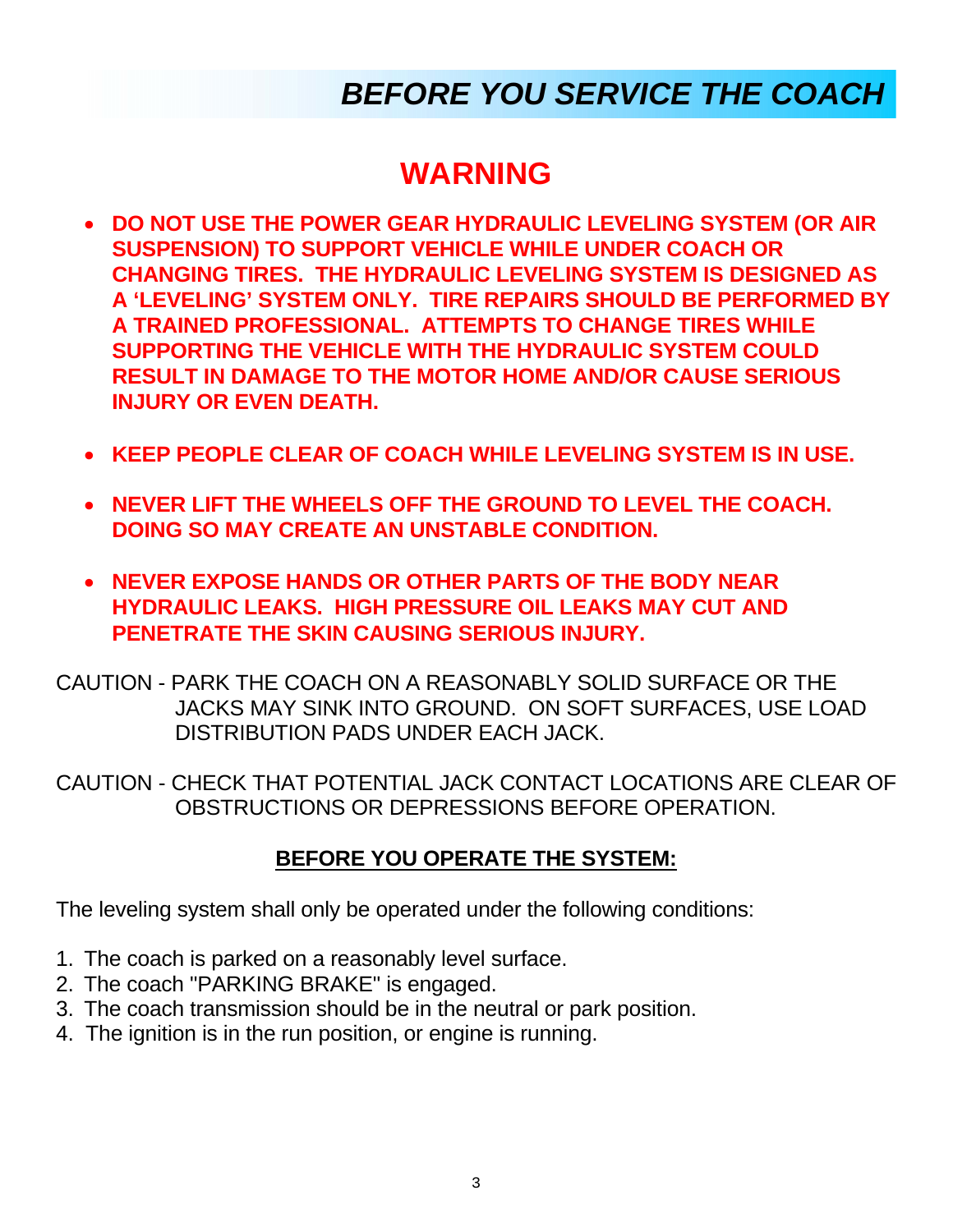## *SYSTEM DESCRIPTION*

#### **Please read and study the operating manual before you operate the leveling system.**

**SYSTEM DESCRIPTION** - The Power Gear electro-hydraulic leveling system consists of the following major components:

- **(A)** Spring return jacks rated at a lifting capacity appropriate for your coach. Each jack has a large 10" diameter (78.5 square inch) shoe for maximum surface area on soft surfaces.
- **(B)** Each jack is powered from a central 12VDC motor/pump assembly, which also includes the hydraulic oil reservoir tank, control valve manifold, and solenoid valves.
- **(C)** The control system located in the coach controls the system. There are 3 different control systems possible:
	- A Manual control with bubble level (touchpad # 500731).
	- A Semi-automatic control, with internal leveling sensor (touchpad # 500675 or 140-1231).
	- A fully automatic control, with internal leveling sensor (touchpad # 500629 or 140-1226)

#### *RECOMMENDED HYDRAULIC FLUIDS*

The fluids listed here are acceptable to use in your pump assembly. Contact coach manufacturer or selling dealer for information about what specific fluid was installed in your system. Please consult factory before using any other fluids.

In most applications,

- Type A automatic transmission fluid (ATF, Dexron III, etc.,) will work satisfactorily.
- Mercon V is also recommended as an alternative fluid for Power Gear leveling systems operating in environments with large temperature swings

Operating in cold temperatures (less than -10 $^{\circ}$  F) may cause the jacks to extend and retract slowly. For cold weather operation, fluid specially-formulated for low temperatures may be desirable,

• Mobil DTE 11M, Texaco Rando HDZ-15HVI, Kendall Hyden Glacial Blu, or any Mil. Spec. H5606 hydraulic fluids are recommended for cold weather operation.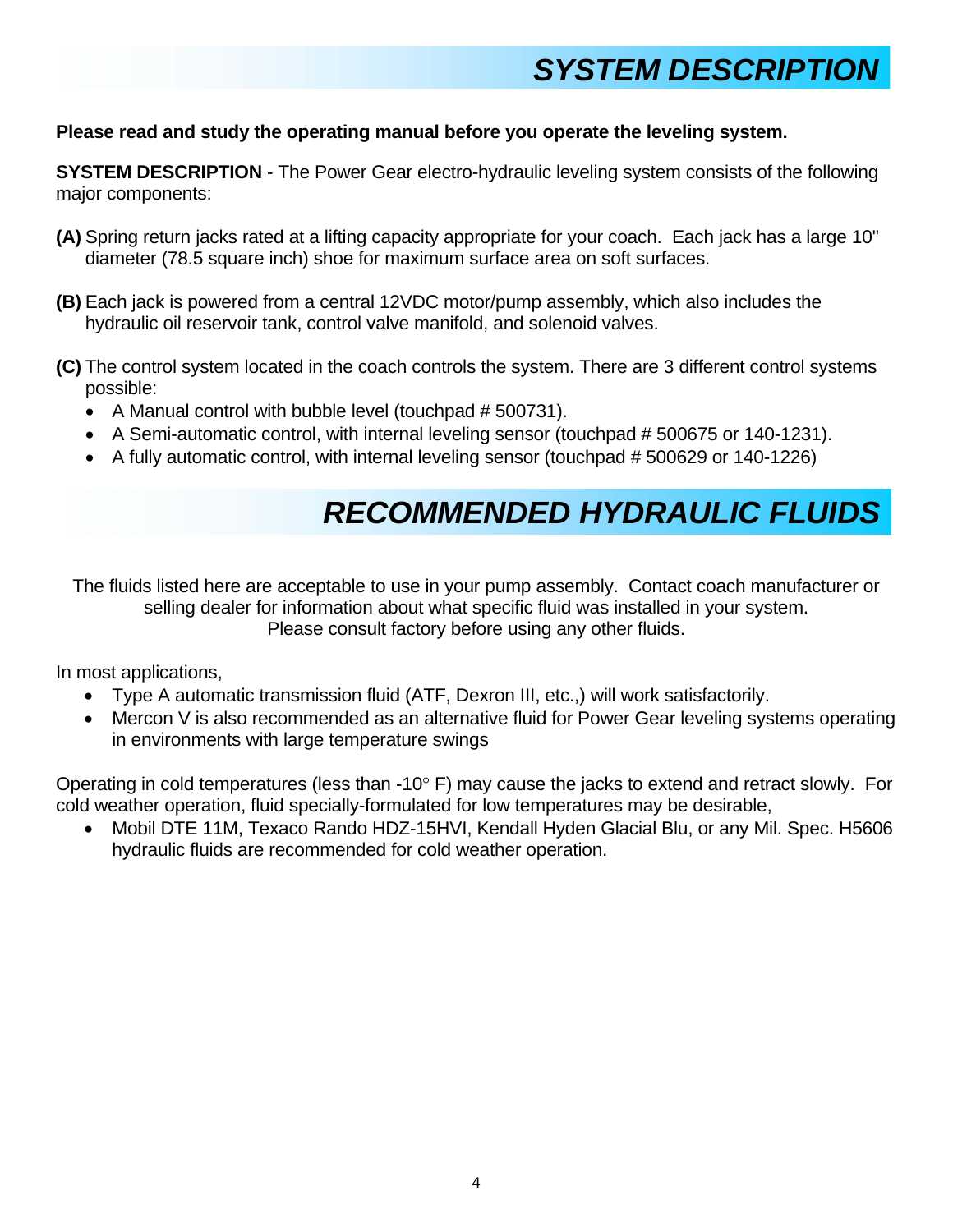### *PREVENTATIVE MAINTENANCE PROCEDURES*

#### **WARNING:**

#### **Your coach should be supported at both front and rear axles with jack stands before working underneath, failure to do so may result in personal injury or death.**

- 1. **Check the fluid level every month.** Fill the reservoir with the jacks in the fully **retracted** position. On vertical pump assemblies, the fluid should be within 1/4 inch of the fill port lip and checked only with all jacks retracted. On horizontal pump assemblies, the fluid level should be up to the weep hole on the side of the reservoir tank and checked only with all jacks retracted*.*
- **2. Change fluid every 24 months.**
- **3. Inspect and clean all hydraulic pump electrical connections every 12 months.**
- **4. Remove dirt and road debris from jacks as needed.**
- 5. If jacks are down for extended periods, it is recommended to **spray exposed chrome rods with a silicone lubricant** every seven days for protection. If your coach is located in a salty environment (within 60 miles of coastal areas), it is recommended to spray the rods every 2 to 3 days.
- 6. Jacks equipped with grease fittings at the **bottom of the cylinder should be greased with a light weight lithium grease** using a hand pump style grease gun only. 2 or 3 pumps should be sufficient for 20-30 uses.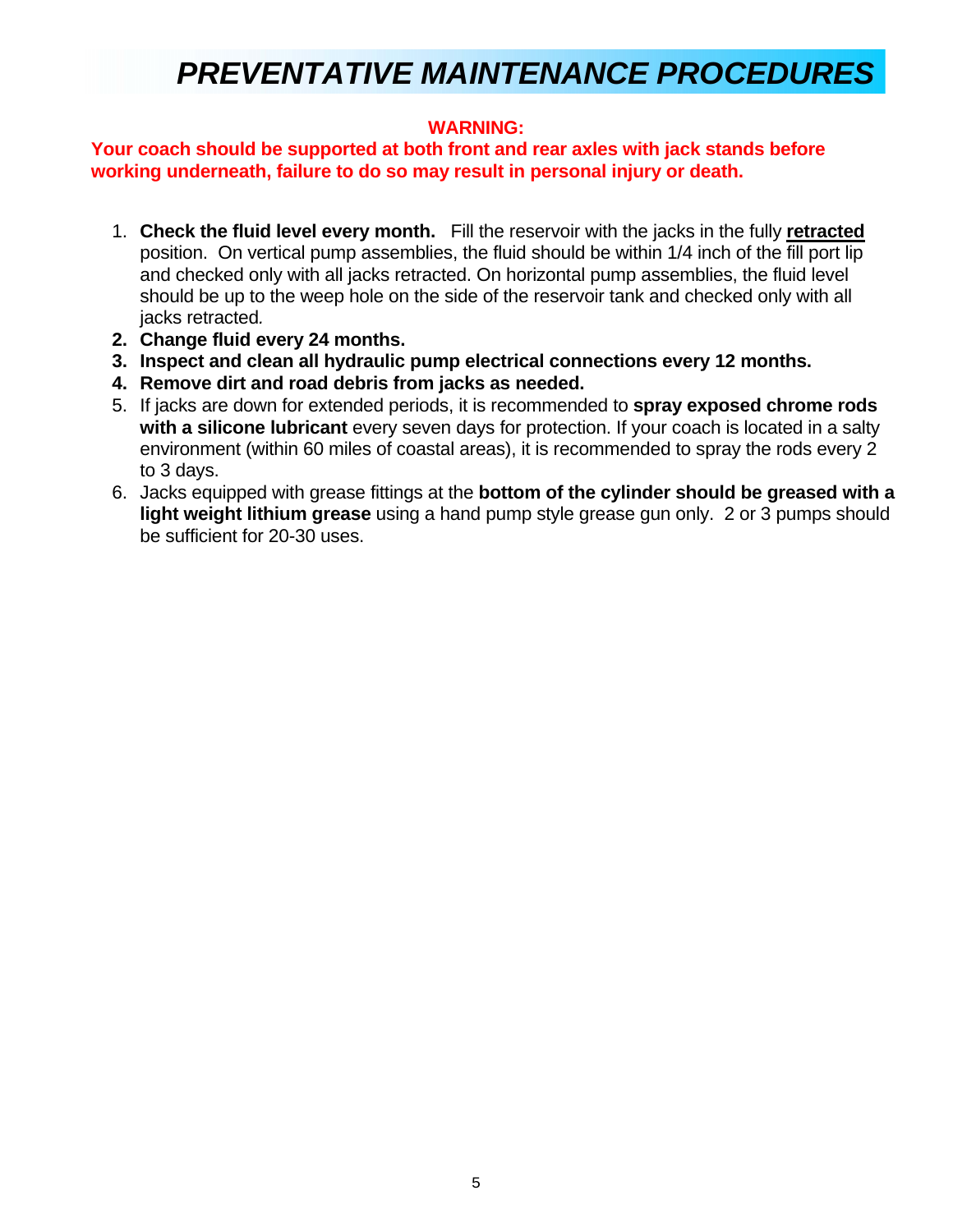## *REPLACEMENT JACKS (LEGS)*

|  | в |          |  |   |  |
|--|---|----------|--|---|--|
|  |   |          |  |   |  |
|  |   | $\oplus$ |  |   |  |
|  |   |          |  |   |  |
|  |   | $\oplus$ |  |   |  |
|  |   |          |  |   |  |
|  |   | $\oplus$ |  |   |  |
|  |   |          |  |   |  |
|  |   | $\oplus$ |  |   |  |
|  |   |          |  |   |  |
|  |   |          |  | д |  |
|  |   |          |  |   |  |
|  |   |          |  | C |  |
|  |   |          |  |   |  |
|  |   |          |  |   |  |
|  |   |          |  |   |  |
|  |   |          |  |   |  |
|  |   |          |  |   |  |
|  |   |          |  |   |  |
|  |   |          |  |   |  |
|  |   |          |  |   |  |



Eщ

 $\overline{\circledcirc}$ 



#### Internal Spring **External Spring Community Community** Power Level Jack

*Measurements in inches*  **Internal Spring Jacks and Rebuild Kits** 

| Leveling jack #          |                                         | <b>Rebuild kit #</b> | <b>Dimensions</b> |             |             |                                       |           |
|--------------------------|-----------------------------------------|----------------------|-------------------|-------------|-------------|---------------------------------------|-----------|
| 500385                   |                                         | kit #800137S         | $A = 22.25$       | $B = 3.625$ |             |                                       |           |
| 500070                   |                                         | kit #800131S         | $A = 22.25$       | $B = 4.0$   |             |                                       |           |
| 500145                   |                                         | kit #800131S         | $A = 22.25$       | $B = 4.0$   |             |                                       |           |
| 500386                   |                                         | kit # 800130S        | A=22.375          | $B = 4.5$   |             |                                       |           |
| 500620                   |                                         | kit #800130S         | $A = 22.375$      | $B = 4.5$   |             |                                       |           |
|                          | 500620 has a mounting pad width of 7.25 |                      |                   |             |             |                                       |           |
|                          | <b>External Spring jacks</b>            |                      |                   |             |             |                                       |           |
| Jack #                   | Spring #                                | <b>Rebuild kit #</b> | <b>Dimensions</b> |             |             |                                       |           |
| 500082                   | 500094                                  | kit # 800129S        | $A = 20.75$       | $B = 3.25$  |             |                                       |           |
| 500146                   | 500094                                  | kit # 800129S        | $A = 20.75$       | $B = 3.25$  |             |                                       |           |
| 500272                   | 500094                                  | kit # 800129S        | $A = 20.75$       | $B = 3.25$  |             |                                       |           |
| 500235                   | 500252                                  | kit # 800129S        | $A = 18.3$        | $B = 3.25$  |             |                                       |           |
| 500498                   | 500252                                  | kit # 800129S        | $A=18$            | $B = 3.25$  |             |                                       |           |
| 500384                   | 500590                                  | kit # 800132S        | $A = 21.25$       | $B = 2.625$ |             | (800132 kits for 2001 and later only) |           |
| 500598                   | 500590                                  | kit # 800132S        | A=21.25           | $B = 2.625$ |             | (800132 kits for 2001 and later only) |           |
| 500482                   | 500591                                  | kit # 800132S        | $A=18$            | $B = 2.625$ |             | (800132 kits for 2001 and later only) |           |
| 500600                   | 500591                                  | kit # 800132S        | $A=18$            | $B = 2.625$ |             | (800132 kits for 2001 and later only) |           |
| <b>Power Level Jacks</b> |                                         |                      |                   |             |             |                                       |           |
| Jack #                   | Spring#                                 | <b>Rebuild kit #</b> | <b>Dimensions</b> |             |             |                                       |           |
| 500730                   | 500591                                  | kit #800133S         | $A = 19.15$       | $B = 2.25$  | $C=16$      | $D = 8.0$                             |           |
| 500832                   | 500591                                  | kit #800133S         | $A = 23.25$       | $B = 2.25$  | $C = 22.3$  | $D = 8.0$                             |           |
| 500842                   | 500591                                  | kit # 800133S        | $A = 20.4$        | $B = 2.25$  | $C = 19.5$  | $D = 14.3$                            | $E = 2.5$ |
| 500876                   | 500591                                  | kit #800133S         | $A = 18.94$       | $B = 2.25$  | $C = 17.0$  | $D = 12.3$                            | $E = .5$  |
| 500933                   | 500591                                  | kit #800133S         | $A = 19.75$       | $B = 2.25$  | $C = 17.75$ | $D = 12.3$                            | $E = 1.5$ |
| 500759                   | 500094                                  | kit # 800138S        | $A = 20.85$       | $B = 2.6$   | $C = 17.6$  | $D=8$                                 |           |
| 500833                   | 500094                                  | kit # 800138S        | $A = 23.15$       | $B = 2.6$   | $C = 22.2$  | $D = 14.3$                            | $E = 3.0$ |
| 500843                   | 500094                                  | kit #800138S         | $A = 21.15$       | $B = 2.6$   | $C = 20.2$  | $D = 14.3$                            | $E = 1.0$ |
| 500932                   | 500094                                  | kit #800138S         | $A = 25.3$        | $B = 2.6$   | $C = 24.4$  | $D = 14.3$                            | $E = 5.0$ |
| 500800                   | 500094                                  | kit # 800199S        | $A = 19.2$        | $B = 3.25$  | $C = 16.75$ | $D = 8.0$                             |           |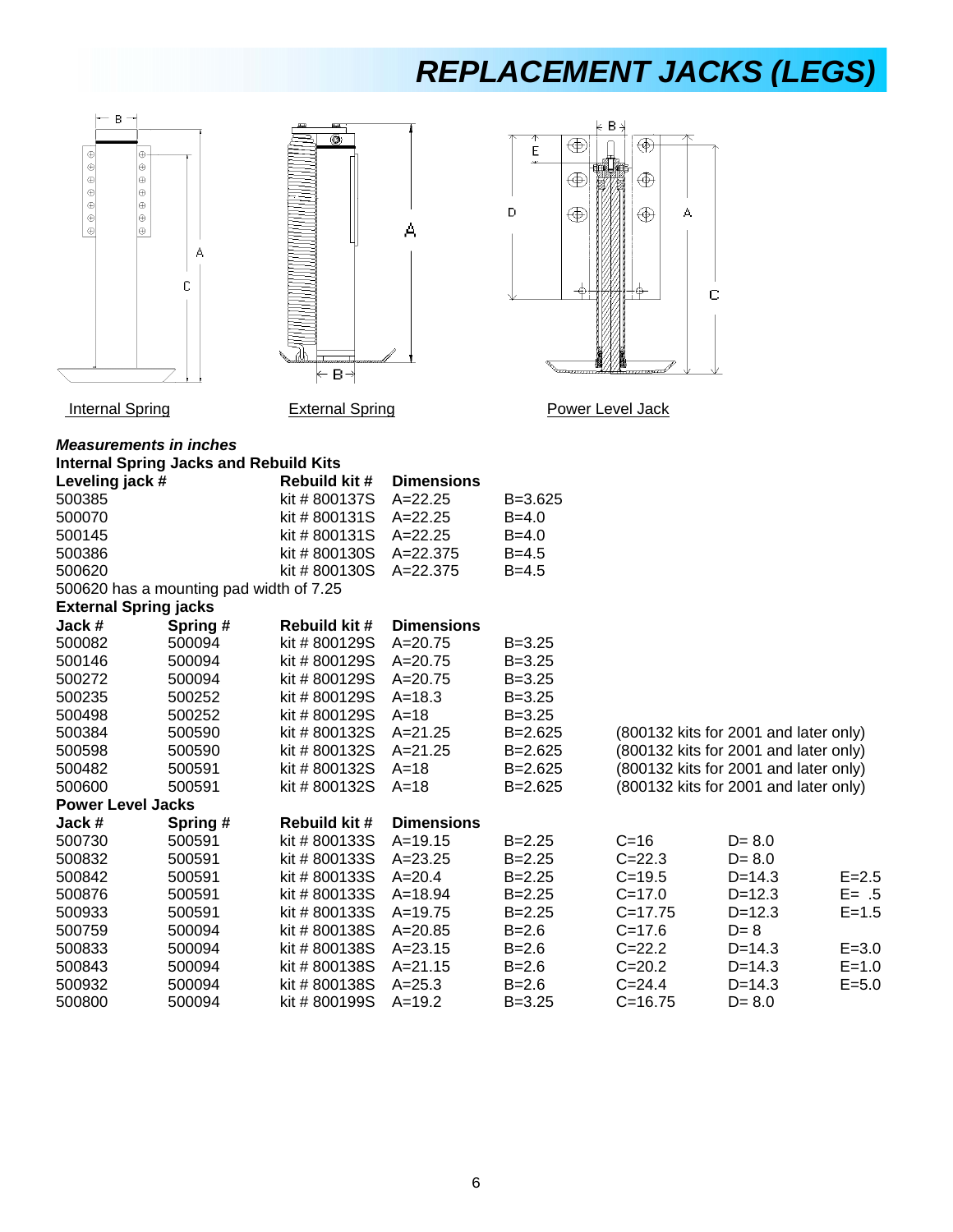## *VERTICAL PUMP ASSEMBLIES*

**2003 - PRESENT**





| <b>ITEM</b>                | PART#    | <b>DESCRIPTION</b>                                                | <b>QTY</b>   | <b>APPLICATION</b> |  |
|----------------------------|----------|-------------------------------------------------------------------|--------------|--------------------|--|
|                            | 500721   | Complete power unit (1.5 gal. capacity)                           |              |                    |  |
| $1 - 11$                   | 500888   | Complete power unit w/ manual override valves                     |              | 2003 - present     |  |
|                            | 500893   | Complete power unit                                               | 1            |                    |  |
|                            | 500911   | Complete power unit                                               |              |                    |  |
|                            | 500505   | Valve manifold assembly (used w/ pump # 500893)                   | $\mathbf{1}$ | 1999 - present     |  |
| 8,9                        | 500641   | Valve manifold assembly (used w/ pump # 500721)                   |              |                    |  |
|                            | 500595   | Valve manifold assembly (used w/ pump # 500911)                   | $\mathbf{1}$ | 2003 - present     |  |
|                            | 500454   | Valve manifold assembly w/ manual override valves (used w/ 50088) |              |                    |  |
| $\overline{2}$             | 800302   | Motor + Bearing                                                   | $\mathbf{1}$ |                    |  |
| $\overline{4}$             | 800036S  | Tank replacement service kit (2.0 gal only)                       |              | 1999 - present     |  |
|                            | 07-1238  | Fill plug                                                         |              |                    |  |
| 6                          | 130-1214 | Breather cap/dip stick (used with pump # 500911 only)             | 1            |                    |  |
|                            | 130-1214 | Push-in breather cap and dipstick                                 |              | 1999 - present     |  |
|                            | 030-1040 | Grommet, push-in breather cap                                     |              |                    |  |
| 5                          | 07-1239  | Drain plug                                                        | 1            | 1999 - present     |  |
|                            | 500118   | Fluid sensor assembly                                             | 1            | 1993 - 1999        |  |
| 7                          | 500199   | Fluid sensor assembly with 1k ohm resistor                        | $\mathbf{1}$ | 2000 - present     |  |
| See Fluid<br>Sensors, Page | 500450   | Fluid sensor assembly w/ Packard connector (American Coach)       | 1            | 1995 - present     |  |
| 10                         | 500119   | 90 degree fluid sensor assembly                                   | $\mathbf{1}$ | 1993 - 1998        |  |
|                            | 500299   | 90 degree fluid sensor assembly w/ Packard connector              |              | 1995 - 1998        |  |
| 11                         | 500661   | Pump harness                                                      | 1            |                    |  |
|                            | 500894   | Pump harness w/ Packard connectors                                |              | 2003 - present     |  |
| 10 <sup>1</sup>            | 500097   | Dump valve assembly                                               | 1            |                    |  |
|                            | 500440   | Dump valve assembly w/ manual override                            |              | 1994 - present     |  |
| 1                          | 500310   | Motor solenoid                                                    | 1            | 1999 - present     |  |
| 3                          | 500685   | Air breather                                                      | 1            | 1999 - present     |  |
|                            | 13-1100  | Pump/motor assy. (used with pump assembly #500893)                | 1            | 1999 - present     |  |
|                            | 13-1138  | Pump/motor assy. (used with pump assembly #500721)                |              |                    |  |
| 1,2,4,5,6                  | 130-1162 | Pump/motor assy. (used with pump assembly #500888)                | 1            | 2003 - present     |  |
|                            | 130-1189 | Pump/motor assy. (used with pump assembly #500911)                |              |                    |  |
|                            | 500099   | Leg valve assembly                                                |              |                    |  |
| 9                          | 500439   | Leg valve assembly w/ manual override                             | 3            | 1994 - present     |  |
|                            |          | 7                                                                 |              |                    |  |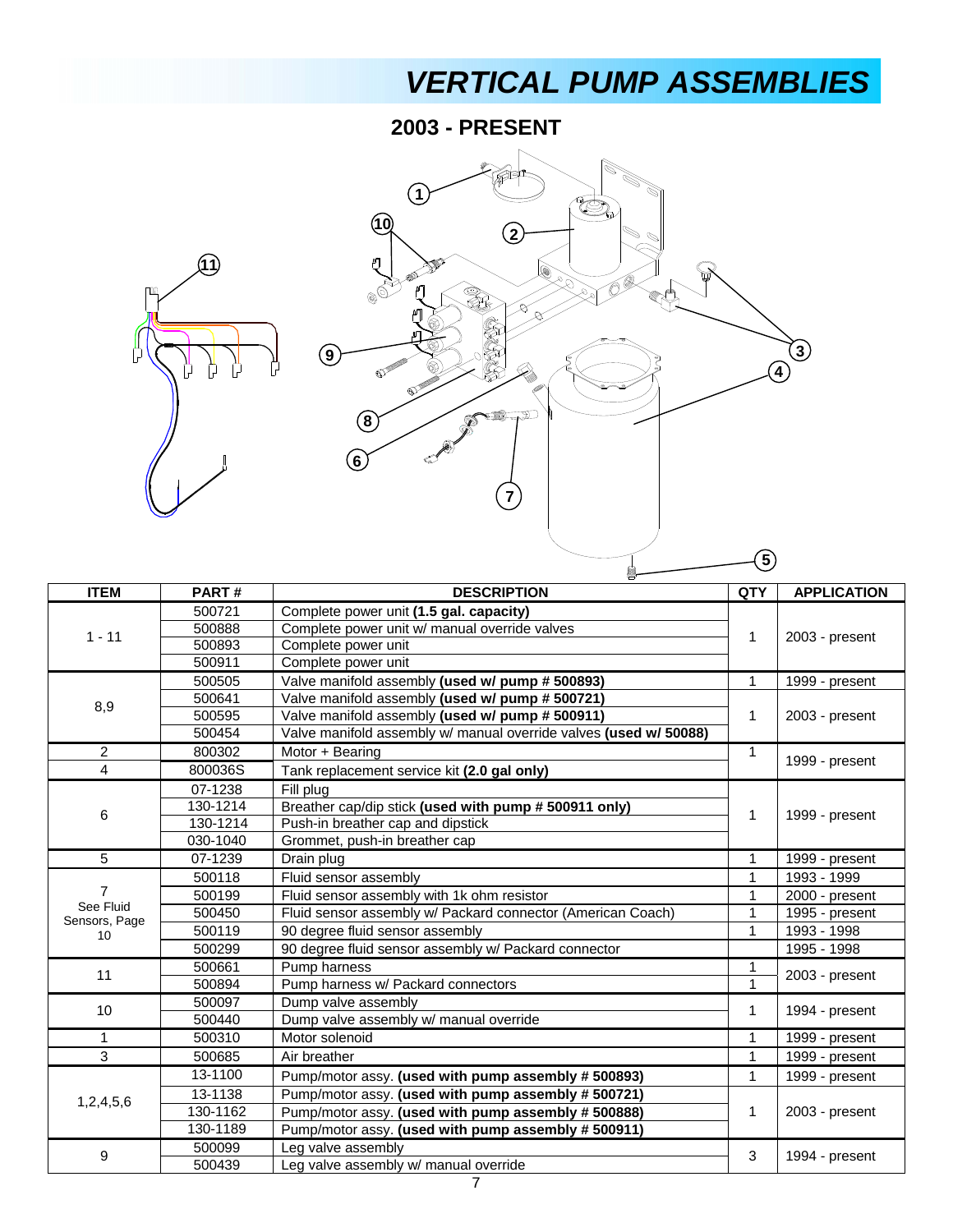## *HORIZONTAL PUMP ASSEMBLIES*

**2003 - PRESENT**



| <b>ITEM</b>  | PART#                      | <b>DESCRIPTION</b>                                                    | "A"   | QTY          | <b>APPLICATION</b> |  |
|--------------|----------------------------|-----------------------------------------------------------------------|-------|--------------|--------------------|--|
|              | Complete 3-valve pump assy |                                                                       |       |              |                    |  |
|              | 500773                     | 1.0 gal. capacity w/ manual override valves                           | 11.0" | 1            | 2003 - present     |  |
| $1 - 8$      | 500781                     | 1.6 gal. capacity w/ manual override valves                           | 9.0"  | $\mathbf{1}$ | 2003 - present     |  |
|              | 500825                     | 1.0 gal. capacity w/o manual override valves (obsolete)               | 11.0" | 1            | 2002 - 2004        |  |
|              |                            | Complete 4- valve pump assy                                           |       |              |                    |  |
|              | 500197                     | 1.5 gal. capacity w/o manual override valves (obsolete)               |       |              | 1992-1995          |  |
|              | 500910                     | 1.0 gal. capacity w/o manual override valves (replaces pump # 500825) | 9.8"  | 1            | $2003$ - present   |  |
| $1-9$        | 500920                     | 1.4 gal. capacity w/o manual override valves                          | 13.3" | $\mathbf{1}$ | 2003 - present     |  |
|              | 500925                     | 1.4 gal capacity w/ manual override valves                            | 13.3" | $\mathbf{1}$ | 2003 - present     |  |
|              | 501000                     | 1.0 gal capacity w/ manual override valves                            | 9.8"  | $\mathbf{1}$ | 2004 - present     |  |
|              | 501013                     | 1.4 gal capacity w/ manual override valves                            | 13.3" | $\mathbf{1}$ | 2004 - present     |  |
|              |                            | Manifold assembly w/ manual override valves                           |       |              |                    |  |
|              | 500772                     | Manifold assy. pump #'s 500773 & 500781                               |       | 1            | 2003 - present     |  |
| $1 - 2$      | 500960                     | Manifold assy. pump #'s 500925 & 501000                               |       | $\mathbf 1$  | 2003 - present     |  |
|              | 500641                     | Manifold assy. pump #501013                                           |       | 1            | 2004 - present     |  |
|              |                            | Manifold assembly w/o manual override valves                          |       |              |                    |  |
| $1 - 2$      | 500959                     | Manifold assy. pump #'s 500910 and 500920                             |       | $\mathbf{1}$ | 2003 - present     |  |
| $\mathbf 1$  | 500099                     | Leg valve assembly                                                    |       | 3            | 1994 - present     |  |
|              | 500439                     | Leg valve assembly w/ manual override                                 |       | 3            | 1994 - present     |  |
| $\mathbf{3}$ | 140-1146                   | Fluid sensor (Horizontal pump assemblies only) (see page 10)          |       | $\mathbf{1}$ | 2002 - present     |  |
|              | 130-1213                   | Breather cap and dipstick                                             |       | $\mathbf 1$  | 2002 - present     |  |
| 4            | 130-1214                   | Push-in breather cap and dipstick (pump assy. 500781)                 |       | 1            | 2003 - present     |  |
|              | 030-1040                   | Grommet, push-in breather cap                                         |       | 1            | 2003 - present     |  |
| 5            | 130-1194                   | 1.0 gal. reservoir (obsolete)                                         |       | 1            | 2003 - present     |  |
|              | 130-1196                   | 1.4 gal. reservoir (obsolete)                                         |       | $\mathbf{1}$ | 2003 - present     |  |
| 6            | 500661                     | Pump harness                                                          |       | $\mathbf{1}$ | 2002 - present     |  |
|              | 800302                     | Motor + Bearing only                                                  |       |              |                    |  |
|              | 130-1150                   | Pump/motor assy. for power unit assy's 500773 and 500825              |       | $\mathbf{1}$ | 2002 - present     |  |
| 7            | 130-1151                   | Pump/motor assy. for power unit assy 500781                           |       | 1            | 2003 - present     |  |
|              | 130-1193                   | Pump/motor assy. for power unit assy's 500910 and 501000              |       | 1            | 2003 - present     |  |
| 130-1195     |                            | Pump/motor assy. for power unit assy's 500920 and 500925              |       | 1            | 2003 - present     |  |
| 8            | 500310                     | Motor solenoid                                                        |       | $\mathbf{1}$ | 1994 - present     |  |
|              | 500097                     | Dump valve assembly w/o manual override                               |       | 1            | $1994 - present$   |  |
| 9            | 500440                     | Dump valve assembly w/ manual override                                |       | $\mathbf{1}$ | 1994 - present     |  |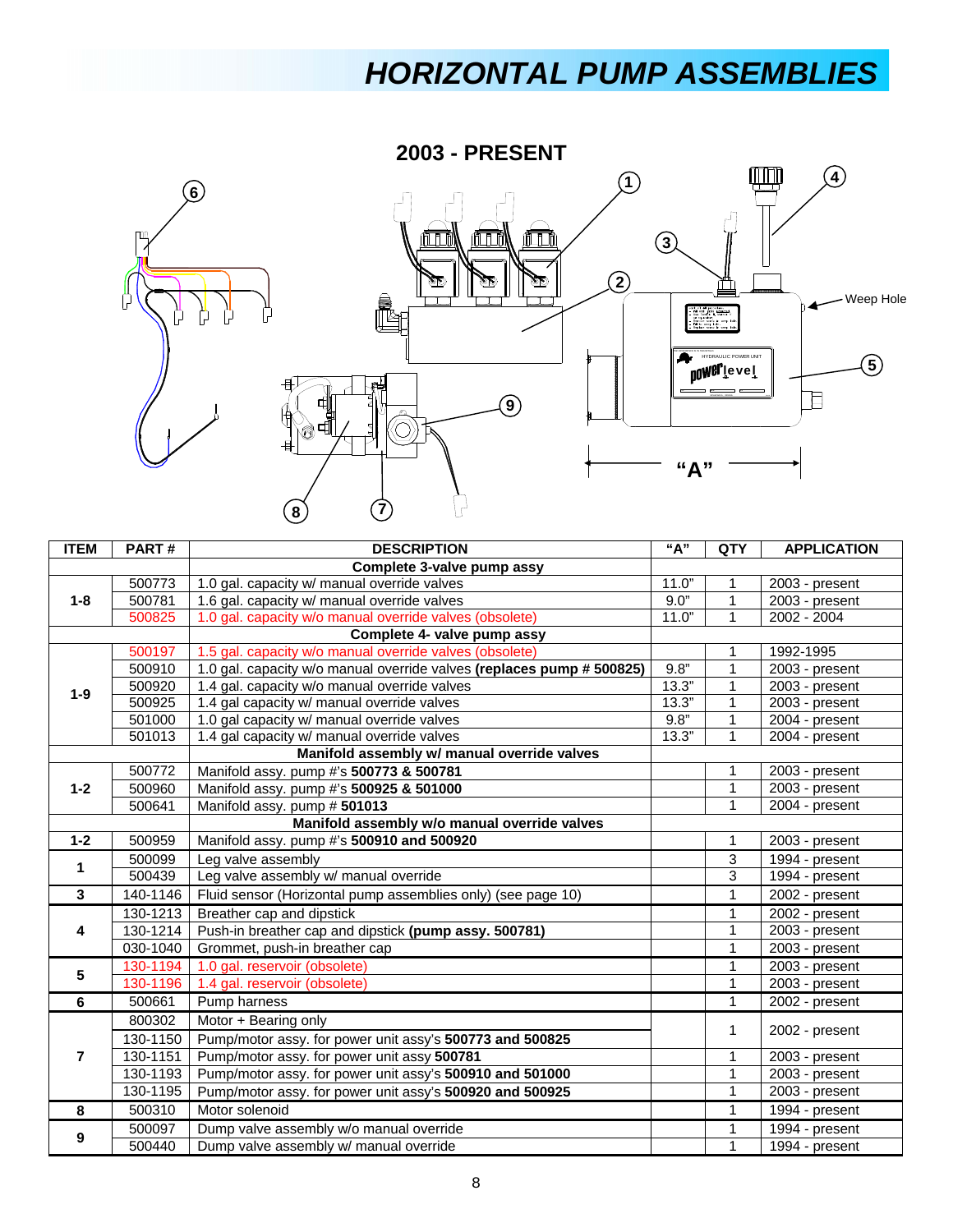# *3 OR 4 JACK (LEG) VALVE ASSEMBLY*



#### **Valve manifold assembly**

| <b>ITEM</b> | <b>PART#</b> | <b>DESCRIPTION</b>                              | <b>QTY</b> | <b>APPLICATION</b> |
|-------------|--------------|-------------------------------------------------|------------|--------------------|
| 1,3,4       | 500636S      | Rear hose connector kit                         |            | 1999- present      |
| 1,3,6       | 500637*      | Front hose connector kit                        |            | 1999- present      |
| 5           | 500099       | Leg valve kit                                   |            |                    |
|             | 500439       | Leg valve kit w/ manual override                |            | 1994- present      |
| 8           | 500523       | O-ring kit                                      |            | 1999- present      |
|             | 500505       | Valve manifold assembly, pump #500893           |            | 1999- present      |
|             | 500641       | Valve manifold assembly, pump #500721           |            |                    |
| $1 - 7$     | 500454       | Valve manifold assembly, pump # 500888          |            |                    |
|             | 500772       | Valve manifold assembly, pump # 500773 & 500781 |            | 2003- present      |
|             | 500960       | Valve manifold assembly, pump # 500925 & 501000 |            |                    |
|             | 500959       | Valve manifold assembly, pump #501013           |            |                    |

**\*"F" port has 2 springs**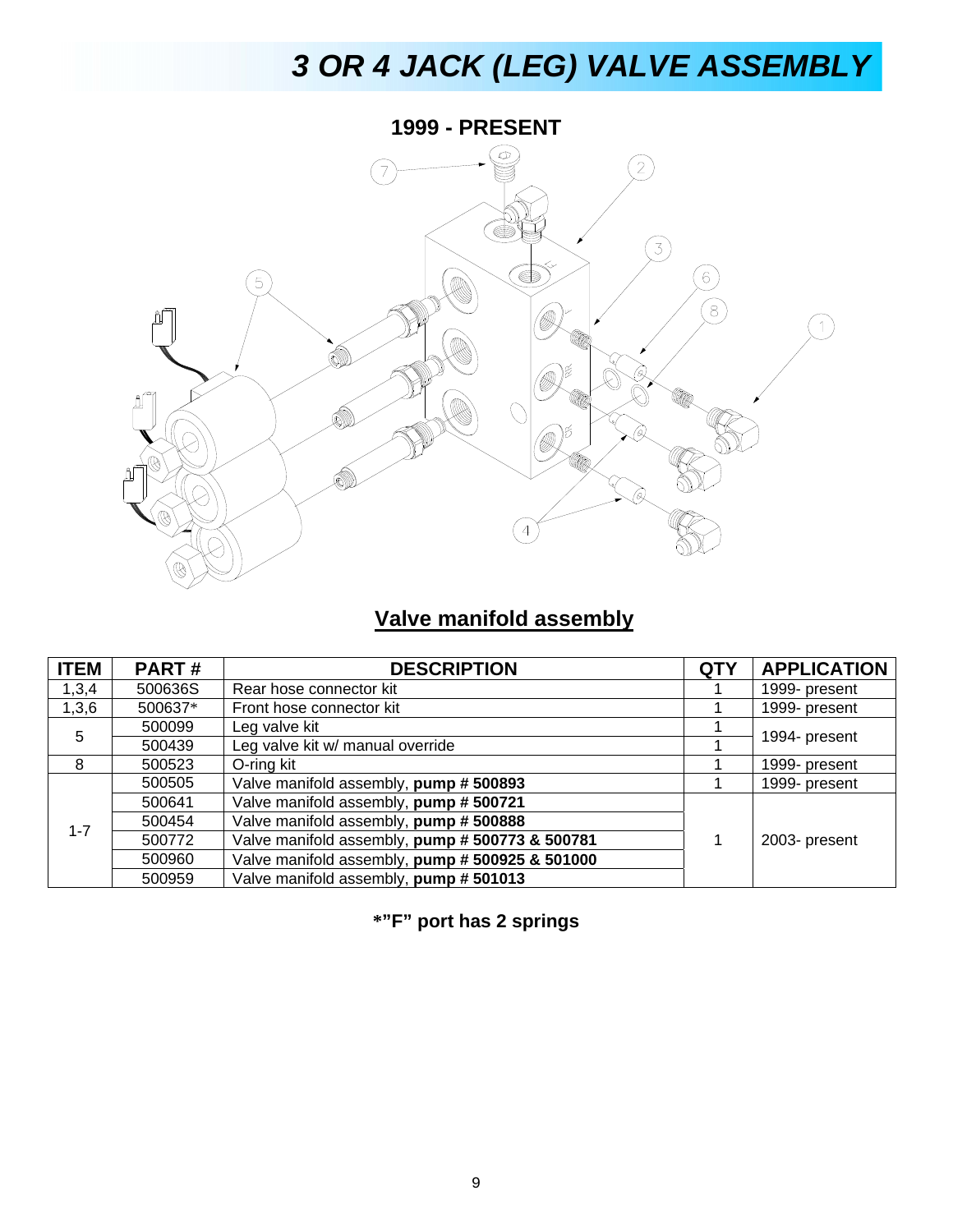### *FLUID SENSORS*







| <b>ITEM</b>    | <b>PART#</b> | <b>DESCRIPTION</b>                                 | <b>QTY</b> | <b>APPLICATION</b> |
|----------------|--------------|----------------------------------------------------|------------|--------------------|
|                | 500118       | Fluid sensor                                       |            | 1993-1999          |
|                | 500199       | Fluid sensor with 1k ohm resistor                  |            | 2000 - present     |
| $\overline{2}$ | 500450       | Fluid sensor w/ Packard connector (American Coach) |            | 1995 - present     |
| 3              | 500119       | 90 degree fluid sensor assembly                    |            |                    |
| 4              | 500299       | 90 degree fluid sensor assy w/ Packard connector   |            |                    |
| 5              |              | 140-1146   Horizontal pump assy. fluid sensor      |            | 2002 - present     |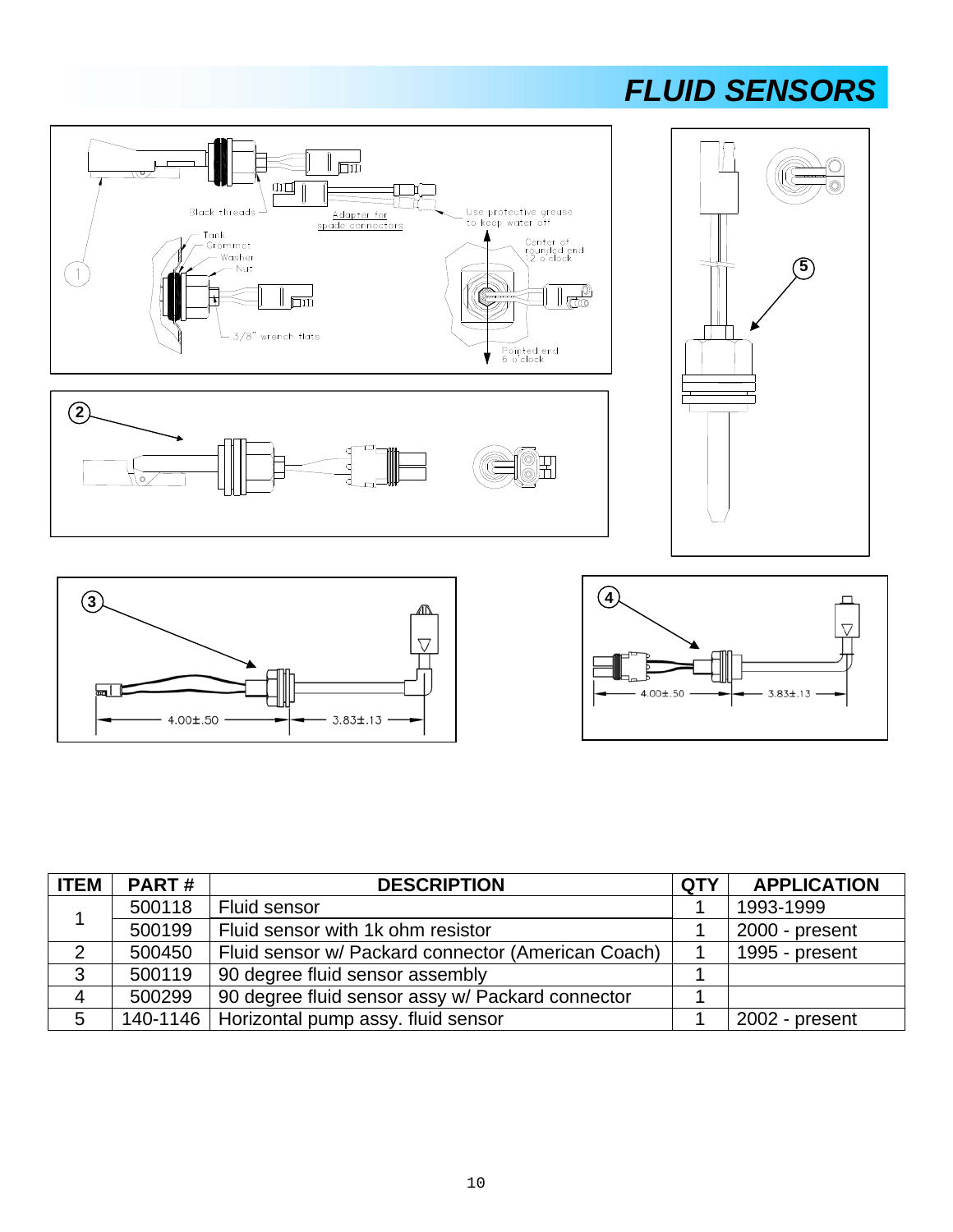### *HOSES AND FITTINGS*





Example: Hose assembly # 080-AA264-II is 264 inches long, with #4 37 deg female swivel end fittings on both ends.

**Fittings:**







J514/J.I.C

J514/J.I.C

J514/J.I.C

J514/J.I.C

thread per S.A.E. J514/J.I.C

thread per S.A.E. J514/J.I.C

**D** 90 deg short bend tube, #6 37 deg female swivel 9/16-18

**E**  $\left[45 \text{ deg short bent tube}, \frac{\#437 \text{ deg female swivel} \times 7}{16-20}\right]$ 

**F** #4 37 deg male rigid end 7/16-20 thread per S.A.E.

**G** #6 37 deg male rigid end 9/16-18 thread per S.A.E.

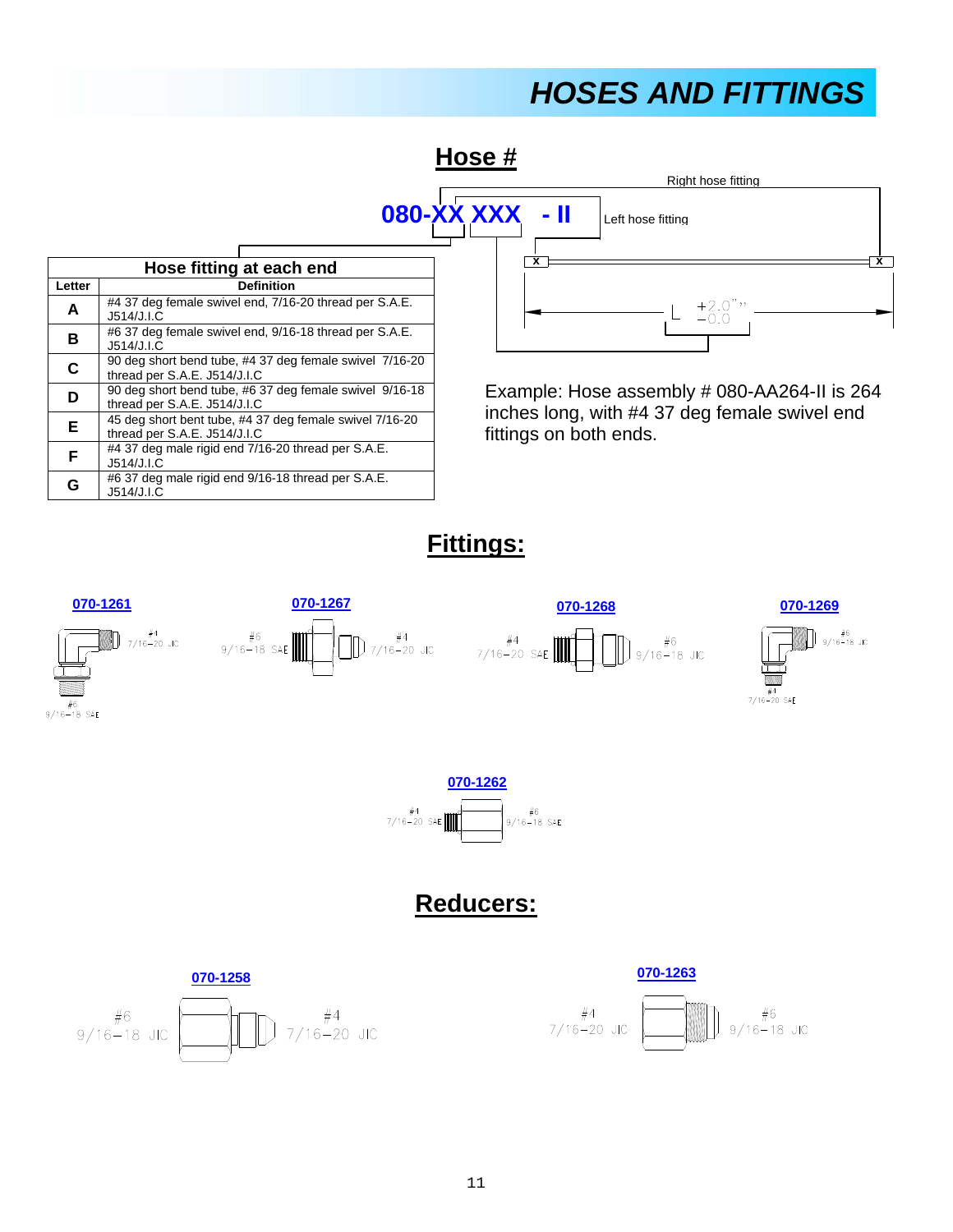## *MANUAL TOUCH PAD CONTROL*

**2004-present** 



| <b>ITEM</b>                                              | <b>NOTE</b> | <b>PART#</b> | <b>DESCRIPTION</b>          | <b>QTY</b> | <b>APPLICATION</b> |
|----------------------------------------------------------|-------------|--------------|-----------------------------|------------|--------------------|
|                                                          |             | 500731       | Manual system touchpad      |            | 2004-present       |
|                                                          | N           | 5021-XXX     | Pump harness                |            | 2004-present       |
|                                                          |             | 141-0005XXX  | Pump harness (with fuse)    |            |                    |
|                                                          | N           | 5010-XXX     | Safety interconnect harness |            | 2004-present       |
|                                                          |             | 5018-XXX     |                             |            |                    |
| "-XXX" = length of harness in inches<br>N=Part not shown |             |              |                             |            |                    |

**Note: See TIP Sheet # 204 for calibration instructions for this system. Calibration is required after installation.** 

### *SEMI AUTO AND AUTO CONTROLS*

#### **PLEASE SEE POWER GEAR TIP SHEET # 218 FOR INFORMATION REGARDING UPDATING OF SEMI AUTO AND AUTOMATIC LEVELING TOUCH PADS AND CONTROL BOXES**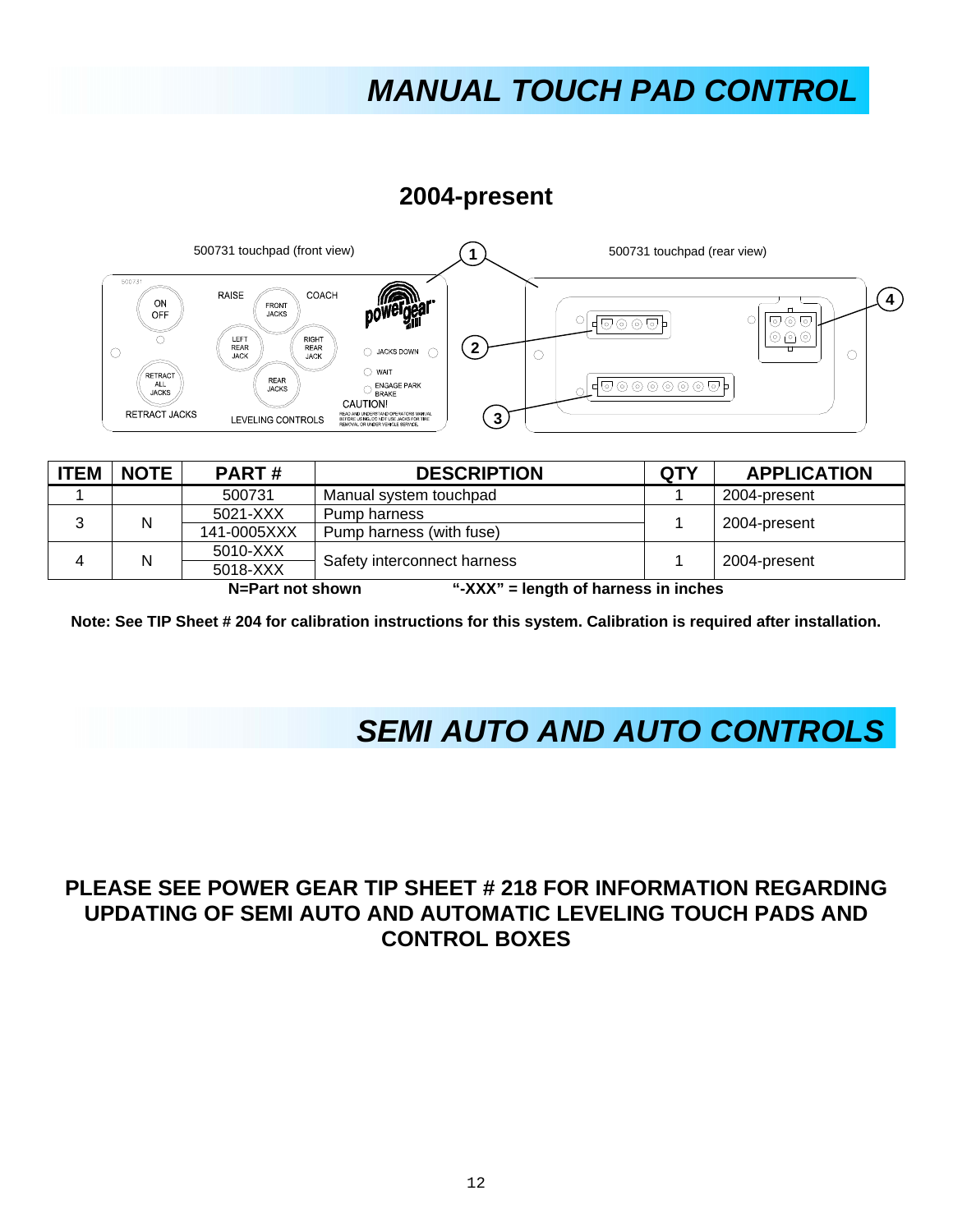## **SEMI-AUTOMATIC CONTROLS**

**2002-2005** 



**N=Part not shown "-XXX" = length of harness in inches** 



| <b>ITEM</b>                                                                    | <b>NOTE</b> | PART#                                         | <b>DESCRIPTION</b>            | <b>QTY</b>   | <b>APPLICATION</b> |
|--------------------------------------------------------------------------------|-------------|-----------------------------------------------|-------------------------------|--------------|--------------------|
|                                                                                |             | 140-1231                                      | Semi-auto touchpad            |              | 2006-present       |
| 2                                                                              | N           | 500663                                        | Auxiliary harness             |              | 2002-present       |
| 3                                                                              | N           | 5021-XXX                                      | Coach interconnect harness    |              | 2002-present       |
| 4                                                                              | N           | 5020-XXX                                      | Safety interconnect harness   |              | 2002-present       |
|                                                                                |             | 5018-XXX                                      |                               |              |                    |
| 5                                                                              | N           | 141-0045XXX                                   | Touch pad harness             |              | 2005-present       |
| 6                                                                              |             | 140-1230                                      | Control box                   |              | 2006-present       |
| 1, 5, 6                                                                        | 500673      | Semi-auto control kit (touchpad, control box, |                               | 2002-present |                    |
|                                                                                |             |                                               | touchpad/control box harness) |              |                    |
| $WVV''$ $\rightarrow$ langth of hornoon in inches<br><b>NL Dout not obourn</b> |             |                                               |                               |              |                    |

**N=Part not shown "-XXX" = length of harness in inches** 

**Note: See TIP Sheet # 152 for calibration instructions for this system. Calibration is required after installation.**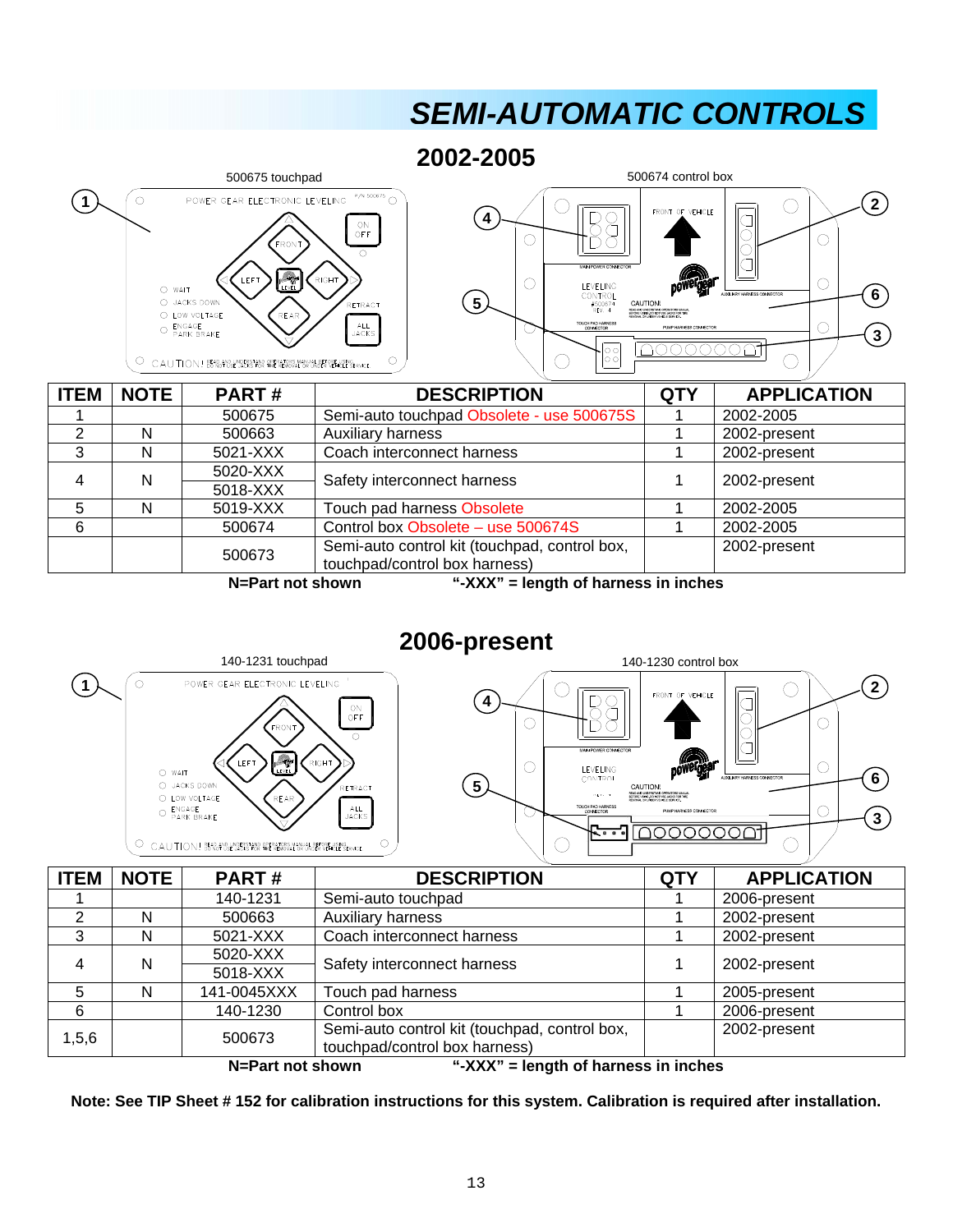## *AUTOMATIC TOUCH PAD CONTROL*

**2002-2005** 





| <b>ITEM</b> | <b>NOTE</b>                                                                    | PART#    | <b>DESCRIPTION</b>                                                             | <b>QTY</b> | <b>APPLICATION</b> |  |  |
|-------------|--------------------------------------------------------------------------------|----------|--------------------------------------------------------------------------------|------------|--------------------|--|--|
|             |                                                                                | 500629   | Auto touch pad Obsolete - use 500629S                                          |            | 2002-2005          |  |  |
|             |                                                                                | 500771   |                                                                                |            |                    |  |  |
| 2           | N                                                                              | 500787   | Auxiliary harness                                                              |            | 2002-present       |  |  |
|             |                                                                                | 5013-XXX |                                                                                |            |                    |  |  |
| 3           | N                                                                              | 5021-XXX | Coach interconnect harness                                                     |            | 2002-present       |  |  |
| 4           | N                                                                              | 5020-XXX | Safety interconnect harness                                                    |            | 2002-present       |  |  |
| 5           | N                                                                              | 5019-XXX | Touch pad harness Obsolete                                                     |            | 2002-2005          |  |  |
| 6           |                                                                                | 500630   | Control box Obsolete - use 500630S                                             |            | 2002-2005          |  |  |
|             |                                                                                | 500643   | Automatic control kit (touchpad, control box,<br>touchpad/control box harness) |            | 2002-present       |  |  |
|             | 6 VVV <sub>i</sub> Longib of bounces in inches<br><b>M.</b> Davi wait alconnel |          |                                                                                |            |                    |  |  |

**N=Part not shown "-XXX" = length of harness in inches** 

#### **2006-present**



**N=Part not shown "-XXX" = length of harness in inches** 

**Note: See TIP Sheet # 153 for calibration instructions for this system. Calibration is required after installation.**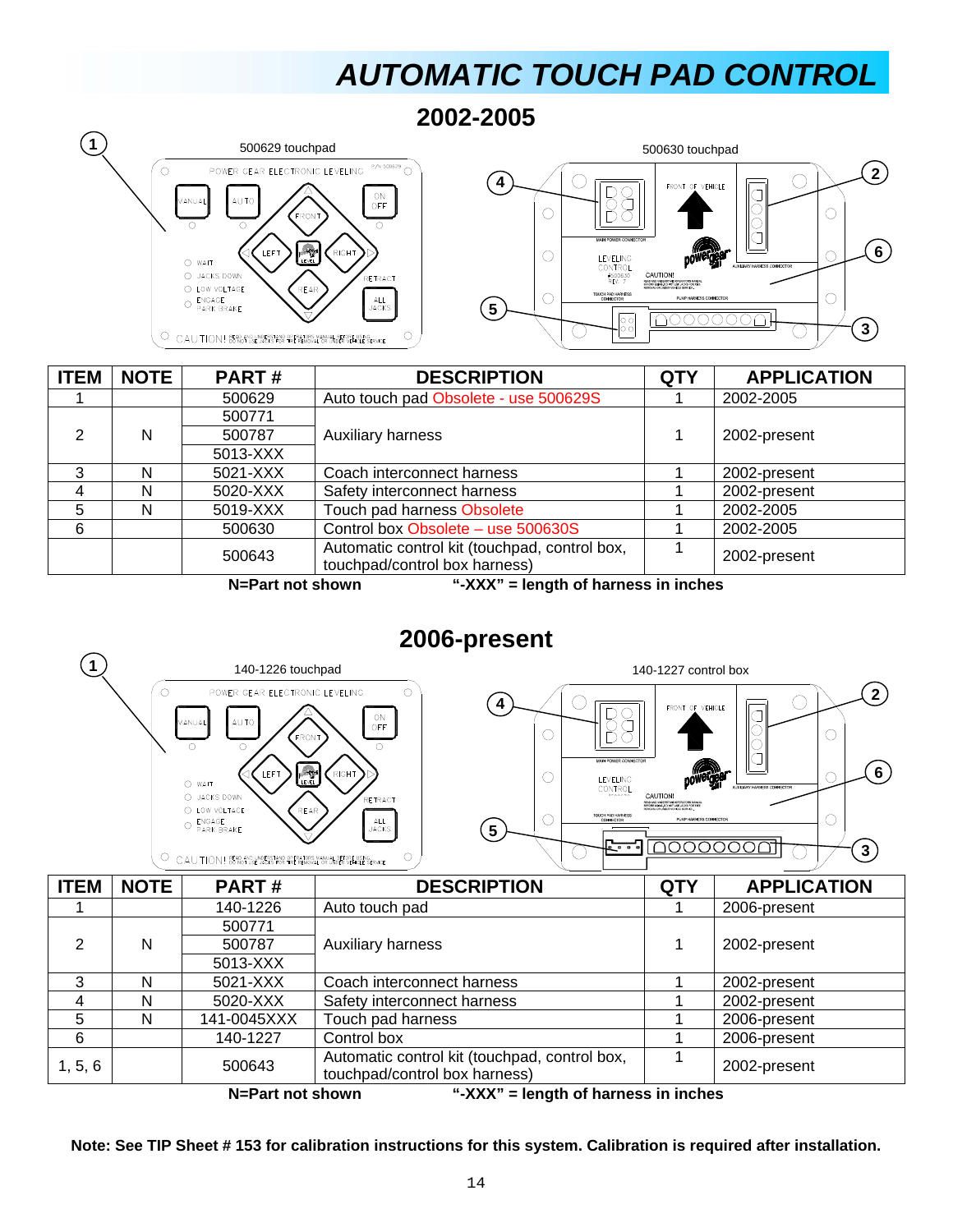**Wiring diagram for systems with control #'s 500731, 500675 & 140-1231, 500674 & 140-1230, 500629 & 140-1226, 500630 & 140-1227** 

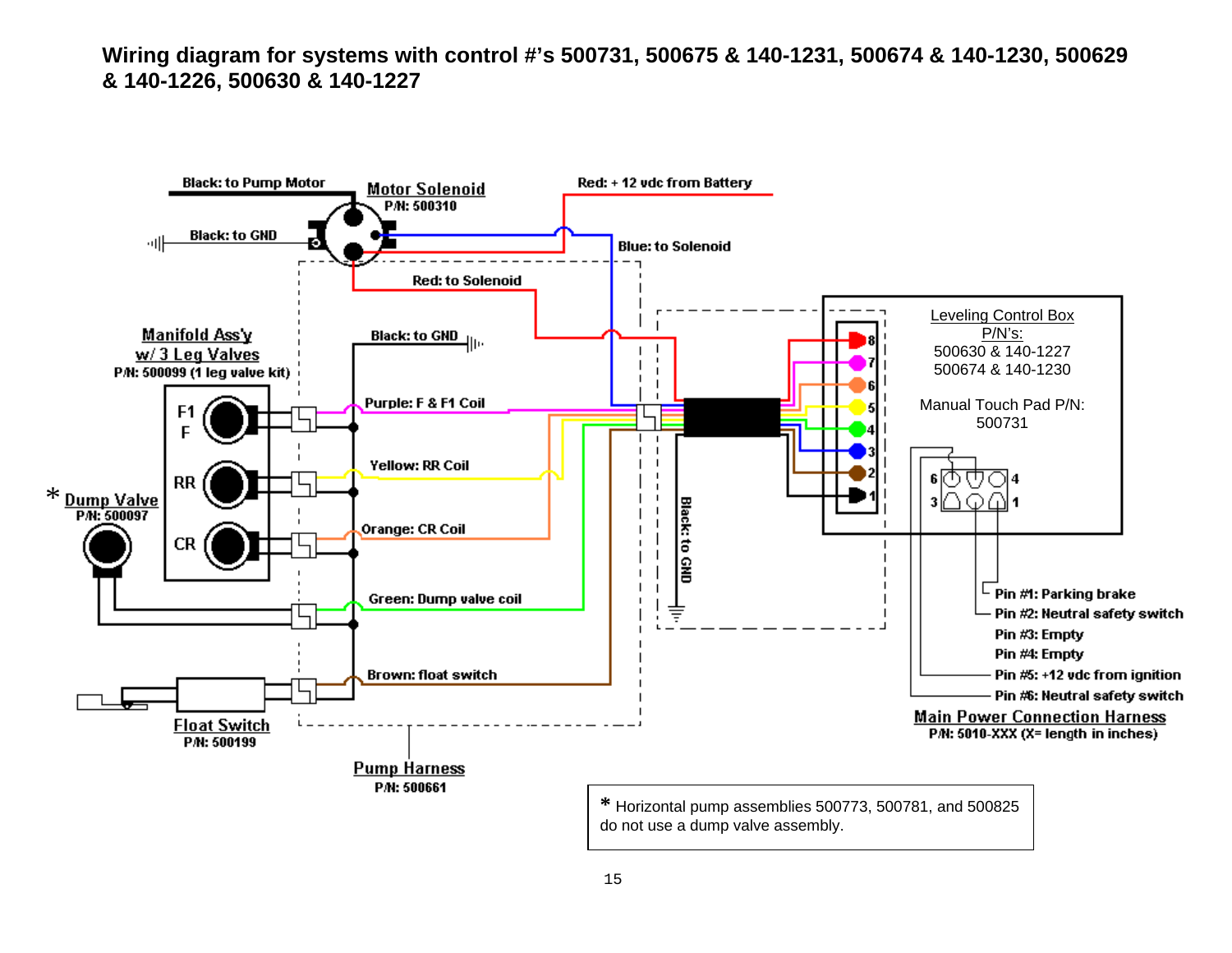#### **TROUBLESHOOTING**

| <b>CORRECTIVE ACTION</b><br><b>PROBABLE CAUSE</b><br>Coach ignition not in run position<br>Turn ignition to run position<br>Place transmission in park or neutral<br>Transmission not in park or neutral<br>Set brake<br>Control has been left on for more<br>Push on/off button twice<br>occurred<br>Pin #5 of the 6 pin connector on the control must have +12 VDC with ignition in run position,<br>No power to control<br>check coach fuse or breaker<br>Ground wire disconnected or shorted Pin #1 of the 8 pin connector is the main ground. Test for continuity with ground.<br>Check for voltage at pin #6 at the 6 pin connector on the control. If it has 12v+ make sure pin<br>#2 also has 12v+. If it is ground, try grounding pin #2. If the control then operates, repair or<br>replace wires or neutral safety switch<br>Check continuity between pin #1 of the 6 pin connector and ground. If there is no continuity,<br>Parking brake wire not grounded, or<br>the switch is bad, the parking brake is not set, or the wires to the switch are bad.<br>faulty parking brake switch<br>If all previous causes and actions do not apply replace control<br>JACKS WILL NOT EXTEND, PUMP IS NOT RUNNING<br><b>PROBABLE CAUSE</b><br><b>CORRECTIVE ACTION</b><br>Check for power at the blue solenoid signal wire while front or rear button is pushed (pin #3 of<br>Motor solenoid wire defective<br>the 8 pin connector). If no power, check wires, and control<br>Check for +12 VDC at the large battery terminal of the solenoid, if no voltage recharge battery<br>No power from battery to pump<br>or replace power cable.<br>Add new ground cable from pump motor to chassis battery; check chassis ground connection<br>Check for power at the blue solenoid signal wire while jacks down button is pushed. If no<br>power, check wires, and control. If power is present, connect +12 VDC to motor side terminal<br>of solenoid; if motor runs, replace solenoid<br>Check for continuity between the motor and ground. Connect +12 VDC to motor side<br>terminal of solenoid; if motor does not run, replace pump motor (see TIP sheet 216 for<br>details).<br>If all previous causes and actions do not apply replace control<br>JACKS WILL NOT EXTEND, PUMP IS RUNNING<br><b>PROBABLE CAUSE</b><br><b>CORRECTIVE ACTION</b><br>Fluid level low; pump cavitating<br>Fill tank to proper level with automatic transmission fluid see tip sheet 140<br>Check for ground at the black wire for each solenoid valve. If none, repair the wire.<br>While pushing the button for "jacks down" check for $12 v + at$ the control wire for each<br>solenoid valve, if none check for voltage at these wires where they exit the controller. If<br>voltage is present, repair the wires.<br>If no voltage is present check the controller for trouble codes (see tip sheet 184). If no<br>trouble codes check for proper signals on the 6 pin harness see "system will not turn on,<br>indicator light does not light". If proper signals are present, replace the controller.<br>It is possible to use a leg valve to diagnose by swapping the dump valve and one leg valve. If<br>the system then builds pressure the dump valve is bad (the leg that now has the dump valve<br>will malfunction). Replace dump valve and return leg valve to original position.<br>NOTE- If there still is no pressure after swapping the valves, the pump may be faulty. See<br>TIP sheet 215 for pump diagnostic details.<br>See TIP sheet 215 for details. Remove tank and disassemble pump for visual inspection.<br>Check for 12 V + at leg coil wires from control while pushing the button "front" or "rear" for<br>that jacks valve. If no 12 V + signal, check for continuity on each wire between coil and<br>controller. Good wire = bad control. Check for ground at the black wire for each solenoid<br>valve coil. Repair if necessary<br>Check wiring diagrams |                                      | <b>SYSTEM WILL NOT TURN ON, INDICATOR LIGHT DOES NOT LIGHT</b> |
|-------------------------------------------------------------------------------------------------------------------------------------------------------------------------------------------------------------------------------------------------------------------------------------------------------------------------------------------------------------------------------------------------------------------------------------------------------------------------------------------------------------------------------------------------------------------------------------------------------------------------------------------------------------------------------------------------------------------------------------------------------------------------------------------------------------------------------------------------------------------------------------------------------------------------------------------------------------------------------------------------------------------------------------------------------------------------------------------------------------------------------------------------------------------------------------------------------------------------------------------------------------------------------------------------------------------------------------------------------------------------------------------------------------------------------------------------------------------------------------------------------------------------------------------------------------------------------------------------------------------------------------------------------------------------------------------------------------------------------------------------------------------------------------------------------------------------------------------------------------------------------------------------------------------------------------------------------------------------------------------------------------------------------------------------------------------------------------------------------------------------------------------------------------------------------------------------------------------------------------------------------------------------------------------------------------------------------------------------------------------------------------------------------------------------------------------------------------------------------------------------------------------------------------------------------------------------------------------------------------------------------------------------------------------------------------------------------------------------------------------------------------------------------------------------------------------------------------------------------------------------------------------------------------------------------------------------------------------------------------------------------------------------------------------------------------------------------------------------------------------------------------------------------------------------------------------------------------------------------------------------------------------------------------------------------------------------------------------------------------------------------------------------------------------------------------------------------------------------------------------------------------------------------------------------------------------------------------------------------------------------------------------------------------------------------------------------------------------------------------------------------------------------------------------------------------------------------------------------------------------------------------------------------------------------------------------------------------------------------|--------------------------------------|----------------------------------------------------------------|
|                                                                                                                                                                                                                                                                                                                                                                                                                                                                                                                                                                                                                                                                                                                                                                                                                                                                                                                                                                                                                                                                                                                                                                                                                                                                                                                                                                                                                                                                                                                                                                                                                                                                                                                                                                                                                                                                                                                                                                                                                                                                                                                                                                                                                                                                                                                                                                                                                                                                                                                                                                                                                                                                                                                                                                                                                                                                                                                                                                                                                                                                                                                                                                                                                                                                                                                                                                                                                                                                                                                                                                                                                                                                                                                                                                                                                                                                                                                                                                               |                                      |                                                                |
|                                                                                                                                                                                                                                                                                                                                                                                                                                                                                                                                                                                                                                                                                                                                                                                                                                                                                                                                                                                                                                                                                                                                                                                                                                                                                                                                                                                                                                                                                                                                                                                                                                                                                                                                                                                                                                                                                                                                                                                                                                                                                                                                                                                                                                                                                                                                                                                                                                                                                                                                                                                                                                                                                                                                                                                                                                                                                                                                                                                                                                                                                                                                                                                                                                                                                                                                                                                                                                                                                                                                                                                                                                                                                                                                                                                                                                                                                                                                                                               |                                      |                                                                |
|                                                                                                                                                                                                                                                                                                                                                                                                                                                                                                                                                                                                                                                                                                                                                                                                                                                                                                                                                                                                                                                                                                                                                                                                                                                                                                                                                                                                                                                                                                                                                                                                                                                                                                                                                                                                                                                                                                                                                                                                                                                                                                                                                                                                                                                                                                                                                                                                                                                                                                                                                                                                                                                                                                                                                                                                                                                                                                                                                                                                                                                                                                                                                                                                                                                                                                                                                                                                                                                                                                                                                                                                                                                                                                                                                                                                                                                                                                                                                                               |                                      |                                                                |
|                                                                                                                                                                                                                                                                                                                                                                                                                                                                                                                                                                                                                                                                                                                                                                                                                                                                                                                                                                                                                                                                                                                                                                                                                                                                                                                                                                                                                                                                                                                                                                                                                                                                                                                                                                                                                                                                                                                                                                                                                                                                                                                                                                                                                                                                                                                                                                                                                                                                                                                                                                                                                                                                                                                                                                                                                                                                                                                                                                                                                                                                                                                                                                                                                                                                                                                                                                                                                                                                                                                                                                                                                                                                                                                                                                                                                                                                                                                                                                               | Parking brake not set                |                                                                |
|                                                                                                                                                                                                                                                                                                                                                                                                                                                                                                                                                                                                                                                                                                                                                                                                                                                                                                                                                                                                                                                                                                                                                                                                                                                                                                                                                                                                                                                                                                                                                                                                                                                                                                                                                                                                                                                                                                                                                                                                                                                                                                                                                                                                                                                                                                                                                                                                                                                                                                                                                                                                                                                                                                                                                                                                                                                                                                                                                                                                                                                                                                                                                                                                                                                                                                                                                                                                                                                                                                                                                                                                                                                                                                                                                                                                                                                                                                                                                                               |                                      |                                                                |
|                                                                                                                                                                                                                                                                                                                                                                                                                                                                                                                                                                                                                                                                                                                                                                                                                                                                                                                                                                                                                                                                                                                                                                                                                                                                                                                                                                                                                                                                                                                                                                                                                                                                                                                                                                                                                                                                                                                                                                                                                                                                                                                                                                                                                                                                                                                                                                                                                                                                                                                                                                                                                                                                                                                                                                                                                                                                                                                                                                                                                                                                                                                                                                                                                                                                                                                                                                                                                                                                                                                                                                                                                                                                                                                                                                                                                                                                                                                                                                               | than four minutes, auto shut off has |                                                                |
|                                                                                                                                                                                                                                                                                                                                                                                                                                                                                                                                                                                                                                                                                                                                                                                                                                                                                                                                                                                                                                                                                                                                                                                                                                                                                                                                                                                                                                                                                                                                                                                                                                                                                                                                                                                                                                                                                                                                                                                                                                                                                                                                                                                                                                                                                                                                                                                                                                                                                                                                                                                                                                                                                                                                                                                                                                                                                                                                                                                                                                                                                                                                                                                                                                                                                                                                                                                                                                                                                                                                                                                                                                                                                                                                                                                                                                                                                                                                                                               |                                      |                                                                |
|                                                                                                                                                                                                                                                                                                                                                                                                                                                                                                                                                                                                                                                                                                                                                                                                                                                                                                                                                                                                                                                                                                                                                                                                                                                                                                                                                                                                                                                                                                                                                                                                                                                                                                                                                                                                                                                                                                                                                                                                                                                                                                                                                                                                                                                                                                                                                                                                                                                                                                                                                                                                                                                                                                                                                                                                                                                                                                                                                                                                                                                                                                                                                                                                                                                                                                                                                                                                                                                                                                                                                                                                                                                                                                                                                                                                                                                                                                                                                                               |                                      |                                                                |
|                                                                                                                                                                                                                                                                                                                                                                                                                                                                                                                                                                                                                                                                                                                                                                                                                                                                                                                                                                                                                                                                                                                                                                                                                                                                                                                                                                                                                                                                                                                                                                                                                                                                                                                                                                                                                                                                                                                                                                                                                                                                                                                                                                                                                                                                                                                                                                                                                                                                                                                                                                                                                                                                                                                                                                                                                                                                                                                                                                                                                                                                                                                                                                                                                                                                                                                                                                                                                                                                                                                                                                                                                                                                                                                                                                                                                                                                                                                                                                               |                                      |                                                                |
|                                                                                                                                                                                                                                                                                                                                                                                                                                                                                                                                                                                                                                                                                                                                                                                                                                                                                                                                                                                                                                                                                                                                                                                                                                                                                                                                                                                                                                                                                                                                                                                                                                                                                                                                                                                                                                                                                                                                                                                                                                                                                                                                                                                                                                                                                                                                                                                                                                                                                                                                                                                                                                                                                                                                                                                                                                                                                                                                                                                                                                                                                                                                                                                                                                                                                                                                                                                                                                                                                                                                                                                                                                                                                                                                                                                                                                                                                                                                                                               |                                      |                                                                |
|                                                                                                                                                                                                                                                                                                                                                                                                                                                                                                                                                                                                                                                                                                                                                                                                                                                                                                                                                                                                                                                                                                                                                                                                                                                                                                                                                                                                                                                                                                                                                                                                                                                                                                                                                                                                                                                                                                                                                                                                                                                                                                                                                                                                                                                                                                                                                                                                                                                                                                                                                                                                                                                                                                                                                                                                                                                                                                                                                                                                                                                                                                                                                                                                                                                                                                                                                                                                                                                                                                                                                                                                                                                                                                                                                                                                                                                                                                                                                                               | Neutral safety switch wires shorted  |                                                                |
|                                                                                                                                                                                                                                                                                                                                                                                                                                                                                                                                                                                                                                                                                                                                                                                                                                                                                                                                                                                                                                                                                                                                                                                                                                                                                                                                                                                                                                                                                                                                                                                                                                                                                                                                                                                                                                                                                                                                                                                                                                                                                                                                                                                                                                                                                                                                                                                                                                                                                                                                                                                                                                                                                                                                                                                                                                                                                                                                                                                                                                                                                                                                                                                                                                                                                                                                                                                                                                                                                                                                                                                                                                                                                                                                                                                                                                                                                                                                                                               |                                      |                                                                |
|                                                                                                                                                                                                                                                                                                                                                                                                                                                                                                                                                                                                                                                                                                                                                                                                                                                                                                                                                                                                                                                                                                                                                                                                                                                                                                                                                                                                                                                                                                                                                                                                                                                                                                                                                                                                                                                                                                                                                                                                                                                                                                                                                                                                                                                                                                                                                                                                                                                                                                                                                                                                                                                                                                                                                                                                                                                                                                                                                                                                                                                                                                                                                                                                                                                                                                                                                                                                                                                                                                                                                                                                                                                                                                                                                                                                                                                                                                                                                                               |                                      |                                                                |
|                                                                                                                                                                                                                                                                                                                                                                                                                                                                                                                                                                                                                                                                                                                                                                                                                                                                                                                                                                                                                                                                                                                                                                                                                                                                                                                                                                                                                                                                                                                                                                                                                                                                                                                                                                                                                                                                                                                                                                                                                                                                                                                                                                                                                                                                                                                                                                                                                                                                                                                                                                                                                                                                                                                                                                                                                                                                                                                                                                                                                                                                                                                                                                                                                                                                                                                                                                                                                                                                                                                                                                                                                                                                                                                                                                                                                                                                                                                                                                               | Faulty control                       |                                                                |
|                                                                                                                                                                                                                                                                                                                                                                                                                                                                                                                                                                                                                                                                                                                                                                                                                                                                                                                                                                                                                                                                                                                                                                                                                                                                                                                                                                                                                                                                                                                                                                                                                                                                                                                                                                                                                                                                                                                                                                                                                                                                                                                                                                                                                                                                                                                                                                                                                                                                                                                                                                                                                                                                                                                                                                                                                                                                                                                                                                                                                                                                                                                                                                                                                                                                                                                                                                                                                                                                                                                                                                                                                                                                                                                                                                                                                                                                                                                                                                               |                                      |                                                                |
|                                                                                                                                                                                                                                                                                                                                                                                                                                                                                                                                                                                                                                                                                                                                                                                                                                                                                                                                                                                                                                                                                                                                                                                                                                                                                                                                                                                                                                                                                                                                                                                                                                                                                                                                                                                                                                                                                                                                                                                                                                                                                                                                                                                                                                                                                                                                                                                                                                                                                                                                                                                                                                                                                                                                                                                                                                                                                                                                                                                                                                                                                                                                                                                                                                                                                                                                                                                                                                                                                                                                                                                                                                                                                                                                                                                                                                                                                                                                                                               |                                      |                                                                |
|                                                                                                                                                                                                                                                                                                                                                                                                                                                                                                                                                                                                                                                                                                                                                                                                                                                                                                                                                                                                                                                                                                                                                                                                                                                                                                                                                                                                                                                                                                                                                                                                                                                                                                                                                                                                                                                                                                                                                                                                                                                                                                                                                                                                                                                                                                                                                                                                                                                                                                                                                                                                                                                                                                                                                                                                                                                                                                                                                                                                                                                                                                                                                                                                                                                                                                                                                                                                                                                                                                                                                                                                                                                                                                                                                                                                                                                                                                                                                                               |                                      |                                                                |
|                                                                                                                                                                                                                                                                                                                                                                                                                                                                                                                                                                                                                                                                                                                                                                                                                                                                                                                                                                                                                                                                                                                                                                                                                                                                                                                                                                                                                                                                                                                                                                                                                                                                                                                                                                                                                                                                                                                                                                                                                                                                                                                                                                                                                                                                                                                                                                                                                                                                                                                                                                                                                                                                                                                                                                                                                                                                                                                                                                                                                                                                                                                                                                                                                                                                                                                                                                                                                                                                                                                                                                                                                                                                                                                                                                                                                                                                                                                                                                               |                                      |                                                                |
|                                                                                                                                                                                                                                                                                                                                                                                                                                                                                                                                                                                                                                                                                                                                                                                                                                                                                                                                                                                                                                                                                                                                                                                                                                                                                                                                                                                                                                                                                                                                                                                                                                                                                                                                                                                                                                                                                                                                                                                                                                                                                                                                                                                                                                                                                                                                                                                                                                                                                                                                                                                                                                                                                                                                                                                                                                                                                                                                                                                                                                                                                                                                                                                                                                                                                                                                                                                                                                                                                                                                                                                                                                                                                                                                                                                                                                                                                                                                                                               |                                      |                                                                |
|                                                                                                                                                                                                                                                                                                                                                                                                                                                                                                                                                                                                                                                                                                                                                                                                                                                                                                                                                                                                                                                                                                                                                                                                                                                                                                                                                                                                                                                                                                                                                                                                                                                                                                                                                                                                                                                                                                                                                                                                                                                                                                                                                                                                                                                                                                                                                                                                                                                                                                                                                                                                                                                                                                                                                                                                                                                                                                                                                                                                                                                                                                                                                                                                                                                                                                                                                                                                                                                                                                                                                                                                                                                                                                                                                                                                                                                                                                                                                                               |                                      |                                                                |
|                                                                                                                                                                                                                                                                                                                                                                                                                                                                                                                                                                                                                                                                                                                                                                                                                                                                                                                                                                                                                                                                                                                                                                                                                                                                                                                                                                                                                                                                                                                                                                                                                                                                                                                                                                                                                                                                                                                                                                                                                                                                                                                                                                                                                                                                                                                                                                                                                                                                                                                                                                                                                                                                                                                                                                                                                                                                                                                                                                                                                                                                                                                                                                                                                                                                                                                                                                                                                                                                                                                                                                                                                                                                                                                                                                                                                                                                                                                                                                               | Bad ground to pump motor             |                                                                |
|                                                                                                                                                                                                                                                                                                                                                                                                                                                                                                                                                                                                                                                                                                                                                                                                                                                                                                                                                                                                                                                                                                                                                                                                                                                                                                                                                                                                                                                                                                                                                                                                                                                                                                                                                                                                                                                                                                                                                                                                                                                                                                                                                                                                                                                                                                                                                                                                                                                                                                                                                                                                                                                                                                                                                                                                                                                                                                                                                                                                                                                                                                                                                                                                                                                                                                                                                                                                                                                                                                                                                                                                                                                                                                                                                                                                                                                                                                                                                                               | Motor solenoid faulty                |                                                                |
|                                                                                                                                                                                                                                                                                                                                                                                                                                                                                                                                                                                                                                                                                                                                                                                                                                                                                                                                                                                                                                                                                                                                                                                                                                                                                                                                                                                                                                                                                                                                                                                                                                                                                                                                                                                                                                                                                                                                                                                                                                                                                                                                                                                                                                                                                                                                                                                                                                                                                                                                                                                                                                                                                                                                                                                                                                                                                                                                                                                                                                                                                                                                                                                                                                                                                                                                                                                                                                                                                                                                                                                                                                                                                                                                                                                                                                                                                                                                                                               | Pump motor faulty                    |                                                                |
|                                                                                                                                                                                                                                                                                                                                                                                                                                                                                                                                                                                                                                                                                                                                                                                                                                                                                                                                                                                                                                                                                                                                                                                                                                                                                                                                                                                                                                                                                                                                                                                                                                                                                                                                                                                                                                                                                                                                                                                                                                                                                                                                                                                                                                                                                                                                                                                                                                                                                                                                                                                                                                                                                                                                                                                                                                                                                                                                                                                                                                                                                                                                                                                                                                                                                                                                                                                                                                                                                                                                                                                                                                                                                                                                                                                                                                                                                                                                                                               | Faulty control                       |                                                                |
|                                                                                                                                                                                                                                                                                                                                                                                                                                                                                                                                                                                                                                                                                                                                                                                                                                                                                                                                                                                                                                                                                                                                                                                                                                                                                                                                                                                                                                                                                                                                                                                                                                                                                                                                                                                                                                                                                                                                                                                                                                                                                                                                                                                                                                                                                                                                                                                                                                                                                                                                                                                                                                                                                                                                                                                                                                                                                                                                                                                                                                                                                                                                                                                                                                                                                                                                                                                                                                                                                                                                                                                                                                                                                                                                                                                                                                                                                                                                                                               |                                      |                                                                |
|                                                                                                                                                                                                                                                                                                                                                                                                                                                                                                                                                                                                                                                                                                                                                                                                                                                                                                                                                                                                                                                                                                                                                                                                                                                                                                                                                                                                                                                                                                                                                                                                                                                                                                                                                                                                                                                                                                                                                                                                                                                                                                                                                                                                                                                                                                                                                                                                                                                                                                                                                                                                                                                                                                                                                                                                                                                                                                                                                                                                                                                                                                                                                                                                                                                                                                                                                                                                                                                                                                                                                                                                                                                                                                                                                                                                                                                                                                                                                                               |                                      |                                                                |
|                                                                                                                                                                                                                                                                                                                                                                                                                                                                                                                                                                                                                                                                                                                                                                                                                                                                                                                                                                                                                                                                                                                                                                                                                                                                                                                                                                                                                                                                                                                                                                                                                                                                                                                                                                                                                                                                                                                                                                                                                                                                                                                                                                                                                                                                                                                                                                                                                                                                                                                                                                                                                                                                                                                                                                                                                                                                                                                                                                                                                                                                                                                                                                                                                                                                                                                                                                                                                                                                                                                                                                                                                                                                                                                                                                                                                                                                                                                                                                               |                                      |                                                                |
|                                                                                                                                                                                                                                                                                                                                                                                                                                                                                                                                                                                                                                                                                                                                                                                                                                                                                                                                                                                                                                                                                                                                                                                                                                                                                                                                                                                                                                                                                                                                                                                                                                                                                                                                                                                                                                                                                                                                                                                                                                                                                                                                                                                                                                                                                                                                                                                                                                                                                                                                                                                                                                                                                                                                                                                                                                                                                                                                                                                                                                                                                                                                                                                                                                                                                                                                                                                                                                                                                                                                                                                                                                                                                                                                                                                                                                                                                                                                                                               |                                      |                                                                |
|                                                                                                                                                                                                                                                                                                                                                                                                                                                                                                                                                                                                                                                                                                                                                                                                                                                                                                                                                                                                                                                                                                                                                                                                                                                                                                                                                                                                                                                                                                                                                                                                                                                                                                                                                                                                                                                                                                                                                                                                                                                                                                                                                                                                                                                                                                                                                                                                                                                                                                                                                                                                                                                                                                                                                                                                                                                                                                                                                                                                                                                                                                                                                                                                                                                                                                                                                                                                                                                                                                                                                                                                                                                                                                                                                                                                                                                                                                                                                                               | Pump harness faulty                  |                                                                |
|                                                                                                                                                                                                                                                                                                                                                                                                                                                                                                                                                                                                                                                                                                                                                                                                                                                                                                                                                                                                                                                                                                                                                                                                                                                                                                                                                                                                                                                                                                                                                                                                                                                                                                                                                                                                                                                                                                                                                                                                                                                                                                                                                                                                                                                                                                                                                                                                                                                                                                                                                                                                                                                                                                                                                                                                                                                                                                                                                                                                                                                                                                                                                                                                                                                                                                                                                                                                                                                                                                                                                                                                                                                                                                                                                                                                                                                                                                                                                                               |                                      |                                                                |
|                                                                                                                                                                                                                                                                                                                                                                                                                                                                                                                                                                                                                                                                                                                                                                                                                                                                                                                                                                                                                                                                                                                                                                                                                                                                                                                                                                                                                                                                                                                                                                                                                                                                                                                                                                                                                                                                                                                                                                                                                                                                                                                                                                                                                                                                                                                                                                                                                                                                                                                                                                                                                                                                                                                                                                                                                                                                                                                                                                                                                                                                                                                                                                                                                                                                                                                                                                                                                                                                                                                                                                                                                                                                                                                                                                                                                                                                                                                                                                               | Dump valve stuck open or faulty      |                                                                |
|                                                                                                                                                                                                                                                                                                                                                                                                                                                                                                                                                                                                                                                                                                                                                                                                                                                                                                                                                                                                                                                                                                                                                                                                                                                                                                                                                                                                                                                                                                                                                                                                                                                                                                                                                                                                                                                                                                                                                                                                                                                                                                                                                                                                                                                                                                                                                                                                                                                                                                                                                                                                                                                                                                                                                                                                                                                                                                                                                                                                                                                                                                                                                                                                                                                                                                                                                                                                                                                                                                                                                                                                                                                                                                                                                                                                                                                                                                                                                                               | Pump itself is damaged               |                                                                |
|                                                                                                                                                                                                                                                                                                                                                                                                                                                                                                                                                                                                                                                                                                                                                                                                                                                                                                                                                                                                                                                                                                                                                                                                                                                                                                                                                                                                                                                                                                                                                                                                                                                                                                                                                                                                                                                                                                                                                                                                                                                                                                                                                                                                                                                                                                                                                                                                                                                                                                                                                                                                                                                                                                                                                                                                                                                                                                                                                                                                                                                                                                                                                                                                                                                                                                                                                                                                                                                                                                                                                                                                                                                                                                                                                                                                                                                                                                                                                                               | Leg solenoid wires damaged           |                                                                |
|                                                                                                                                                                                                                                                                                                                                                                                                                                                                                                                                                                                                                                                                                                                                                                                                                                                                                                                                                                                                                                                                                                                                                                                                                                                                                                                                                                                                                                                                                                                                                                                                                                                                                                                                                                                                                                                                                                                                                                                                                                                                                                                                                                                                                                                                                                                                                                                                                                                                                                                                                                                                                                                                                                                                                                                                                                                                                                                                                                                                                                                                                                                                                                                                                                                                                                                                                                                                                                                                                                                                                                                                                                                                                                                                                                                                                                                                                                                                                                               | Valve solenoids mis-wired            |                                                                |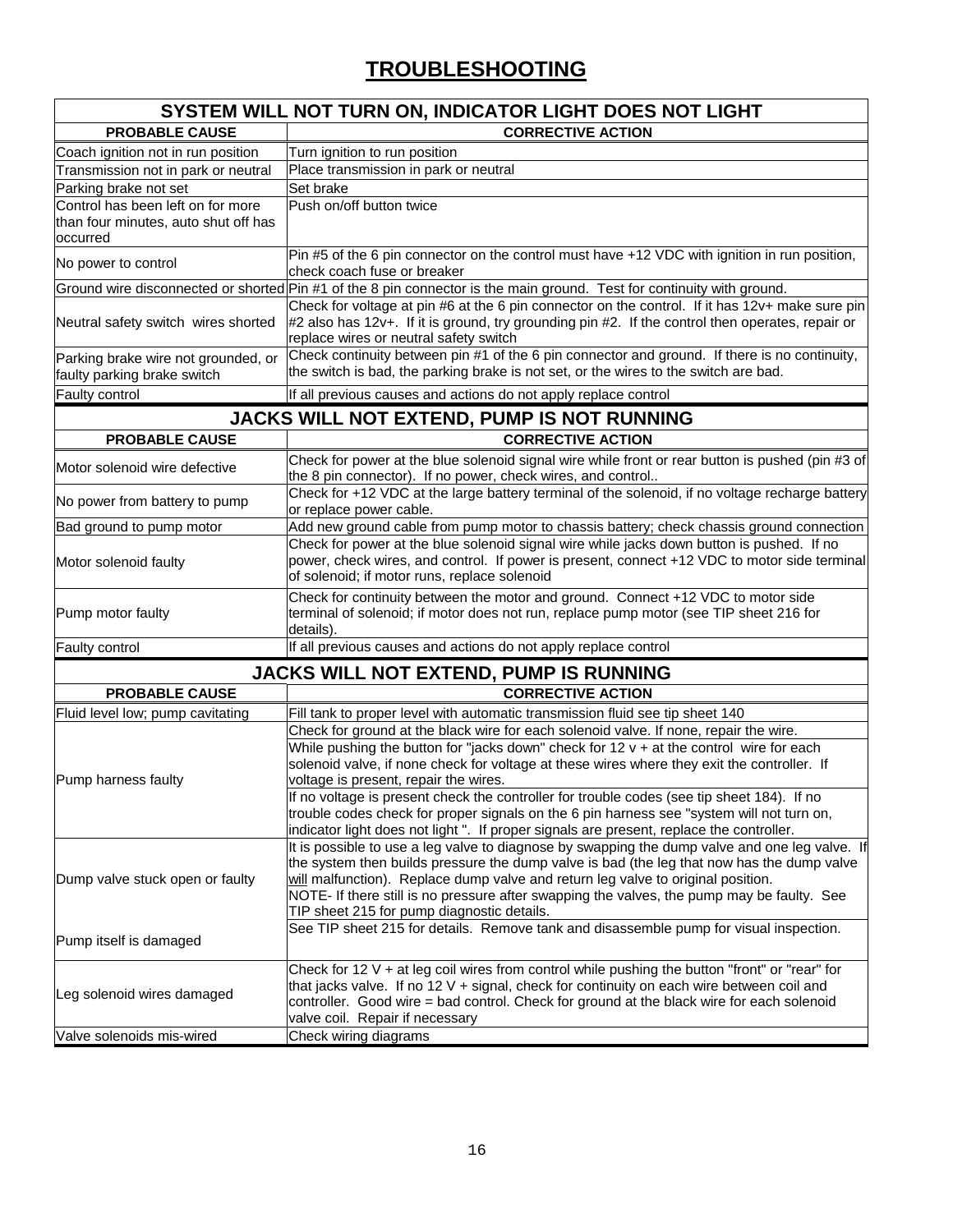|                                                              | ONLY FRONT JACKS WILL NOT EXTEND, PUMP IS RUNNING                                                                                                                                                                                                                                                                             |
|--------------------------------------------------------------|-------------------------------------------------------------------------------------------------------------------------------------------------------------------------------------------------------------------------------------------------------------------------------------------------------------------------------|
| <b>PROBABLE CAUSE</b>                                        | <b>CORRECTIVE ACTION</b>                                                                                                                                                                                                                                                                                                      |
| Leg solenoid wires damaged                                   | Check for 12 $V$ + at leg coil wires from control while pushing the button "front" or "rear" for<br>that jacks valve. If no 12 V + signal, check for continuity on each wire between coil and<br>controller. Good wire = bad control. Check for ground at the black wire for each solenoid<br>valve coil. Repair if necessary |
| Valve solenoid coil defective                                | Check coil for continuity, if none replace solenoid coil                                                                                                                                                                                                                                                                      |
| Front jack valve faulty                                      | Replace cartridge valve                                                                                                                                                                                                                                                                                                       |
|                                                              | ANY ONE OF THE REAR JACKS WILL NOT EXTEND, PUMP IS RUNNING                                                                                                                                                                                                                                                                    |
| <b>PROBABLE CAUSE</b>                                        | <b>CORRECTIVE ACTION</b>                                                                                                                                                                                                                                                                                                      |
| Leg solenoid wires damaged                                   | Check for 12 $V$ + at leg coil wires from control while pushing the button "front" or "rear" for<br>that jacks valve. If no 12 V + signal, check for continuity on each wire between coil and<br>controller. Good wire = bad control. Check for ground at the black wire for each solenoid<br>valve coil. Repair if necessary |
| Valve solenoid coil defective                                | Check coil for continuity, if none replace solenoid coil                                                                                                                                                                                                                                                                      |
| Cartridge valve faulty                                       | Replace cartridge valve                                                                                                                                                                                                                                                                                                       |
|                                                              | ALL JACKS WILL NOT RETRACT OR WILL NOT RETRACT FULLY                                                                                                                                                                                                                                                                          |
| <b>PROBABLE CAUSE</b>                                        | <b>CORRECTIVE ACTION</b>                                                                                                                                                                                                                                                                                                      |
| Dump solenoid wires damaged                                  | Check for 12 V + at leg coil wires from control while pushing the button "front" or "rear" for<br>that jacks valve. If no 12 V + signal, check for continuity on each wire between coil and<br>controller. Good wire = bad control. Check for ground at the black wire for each solenoid<br>valve coil. Repair if necessary   |
| System overfilled with fluid                                 | Drain fluid to recommended level-see tip 140                                                                                                                                                                                                                                                                                  |
| System is operating as if the jacks<br>are already retracted | Check float switch operation. Check the float switch for proper orientation. Check the system<br>for overfilling. Check for continuity on brown wire from float switch to control. Check for<br>ground to float on black wire.                                                                                                |
| Dump solenoid coil defective                                 | Check coil for continuity, if none replace solenoid                                                                                                                                                                                                                                                                           |
| Dump cartridge valve faulty                                  | Replace valve                                                                                                                                                                                                                                                                                                                 |
|                                                              | ANY ONE OR TWO JACKS WILL NOT RETRACT AT ALL                                                                                                                                                                                                                                                                                  |
| <b>PROBABLE CAUSE</b>                                        | <b>CORRECTIVE ACTION</b>                                                                                                                                                                                                                                                                                                      |
| Broken jack spring (s)                                       | Replace jack spring see tip sheet 34                                                                                                                                                                                                                                                                                          |
| Jack coil signal wire faulty                                 | Pin #5 of the 8 pin connector completes circuit for road side rear jack<br>Pin #6 of the 8 pin connector completes circuit for curb side rear jack<br>Pin #7 of the 8 pin connector completes circuit for front jack (s)<br>Check for continuity, if none replace wire                                                        |
| Jack coil ground wire faulty                                 | Check for ground at the coil terminal black wire repair if necessary                                                                                                                                                                                                                                                          |
| Jack solenoid valve coil faulty                              | Check coil for continuity, if none replace solenoid                                                                                                                                                                                                                                                                           |
| Jack rod guide is rusted or dirty                            | Clean chrome rod, grease rod guide if equipped with grease fittings. Otherwise lubricate with<br>silicone fluid. It may be necessary to reseal jack or replace.                                                                                                                                                               |
| Jack valve faulty                                            | Replace cartridge valve                                                                                                                                                                                                                                                                                                       |
| Shunt valve clogged                                          | Remove hose fitting on manifold for that jack, to gain access to valve. Clean valve passages<br>with solvent and compressed air.                                                                                                                                                                                              |
| Hose damaged                                                 | Replace kinked, or damaged hose (damage may not be visible externally)                                                                                                                                                                                                                                                        |
|                                                              | ANY JACK RETRACTS VERY SLOWLY                                                                                                                                                                                                                                                                                                 |
| <b>PROBABLE CAUSE</b>                                        | <b>CORRECTIVE ACTION</b>                                                                                                                                                                                                                                                                                                      |
| Shunt valve clogged                                          | Remove hose fitting on manifold for that jack, to gain access to valve. Clean valve passages<br>with solvent and compressed air.                                                                                                                                                                                              |
| Shunt valve spring damaged                                   | Replace spring                                                                                                                                                                                                                                                                                                                |
| Hose damaged                                                 | Replace kinked, or damaged hose (damage may not be visible externally)                                                                                                                                                                                                                                                        |
| Jack rod guide is rusted or dirty                            | Clean chrome rod, grease rod guide if equipped with grease fittings. Otherwise lubricate with<br>silicone fluid. It may be necessary to reseal jack or replace.                                                                                                                                                               |
| Internal failure within jack                                 | Rebuild / replace components or jack as necessary.                                                                                                                                                                                                                                                                            |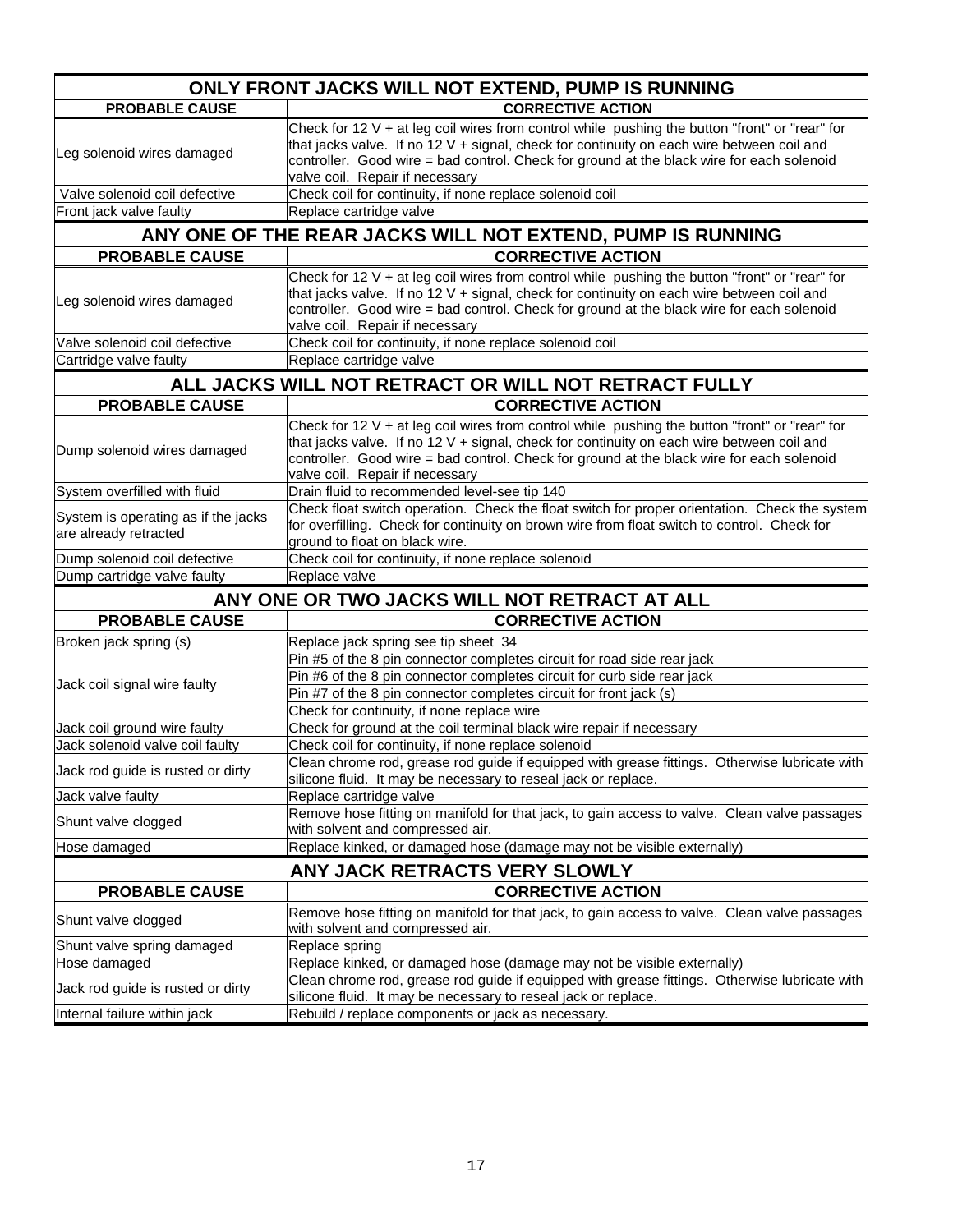|                                                                      | ANY JACK RETRACTS WITH NO POWER, WITH POSSIBLE POPPING SOUND                                                                                                                                                           |  |
|----------------------------------------------------------------------|------------------------------------------------------------------------------------------------------------------------------------------------------------------------------------------------------------------------|--|
| <b>PROBABLE CAUSE</b>                                                | <b>CORRECTIVE ACTION</b>                                                                                                                                                                                               |  |
| Air in system                                                        | Check for coils in hose. Remove the coil if present then extend all jacks to full extension, then<br>retract fully, repeat 4 cycles waiting a few minutes between cycles, check fluid level in<br>between cycles       |  |
| Contaminated fluid                                                   | Replace fluid, see page a3, tip sheet 140 and 141.                                                                                                                                                                     |  |
| Leg solenoid valves stuck open                                       | Remove solenoid valve, clean or replace                                                                                                                                                                                |  |
| Dump solenoid valve contaminated                                     | Remove solenoid valve, clean or replace                                                                                                                                                                                |  |
| Dump solenoid valve stuck open                                       | Replace solenoid valve                                                                                                                                                                                                 |  |
| All solenoid valves stuck open                                       | Replace all valves                                                                                                                                                                                                     |  |
| Jack legs create popping sound                                       | Extend jack legs, clean rod, lubricate with light weight grease if equipped with grease fittings<br>or lubricate with silicone spray                                                                                   |  |
|                                                                      | Due to changes in temperature, expanding and contracting of fluid will magnify the problem of<br>popping jacks, to help minimize this replace fluid with Mercon V fluid                                                |  |
| <b>PANEL JACKS DOWN LIGHT WILL NOT GO ON WITH JACKS EXTENDED</b>     |                                                                                                                                                                                                                        |  |
| <b>PROBABLE CAUSE</b>                                                | <b>CORRECTIVE ACTION</b>                                                                                                                                                                                               |  |
| Harness wire faulty                                                  | Check for ground at fluid sensor wires. Brown wire to control should read ground when jacks<br>are down. Other wire should read ground at all times.                                                                   |  |
| Fluid sensor mis-adjusted                                            | See tip sheet 30, 54 or 81 for fluid sensor orientation                                                                                                                                                                |  |
| Fluid sensor faulty                                                  | Check fluid sensor for continuity* with jacks extended, if no continuity, replace sensor *<br>continuity: pre 2001 models, resistance should be near zero. For 2001 and newer units,<br>resistance should be near 1 KW |  |
| Open on the brown wire                                               | Check for continuity between brown wire at float sensor and brown wire at control. If none<br>replace wire.                                                                                                            |  |
| Defective light on touch pad                                         | Apply +12 VDC at brown wire to 8 pin harness with key on. If no light. Replace touch pad,<br>control, or both.                                                                                                         |  |
| PANEL JACKS DOWN LIGHT WILL NOT GO OFF WITH JACKS RETRACTED          |                                                                                                                                                                                                                        |  |
| <b>PROBABLE CAUSE</b>                                                | <b>CORRECTIVE ACTION</b>                                                                                                                                                                                               |  |
| Low fluid level                                                      | Fill tank with automatic transmission fluid see tip sheet 140                                                                                                                                                          |  |
| Fluid sensor misadjusted                                             | See tip sheet 30, 54 or 81 for fluid sensor orientation                                                                                                                                                                |  |
| Fluid sensor faulty                                                  | Check fluid sensor for continuity* with jacks extended, if no continuity, replace sensor *: pre<br>2001 models, resistance should be near zero. For 2001 and newer units, resistance should<br>be near 1 KW            |  |
| Control faulty                                                       | If all other probable causes have been checked, replace control and touch pad.                                                                                                                                         |  |
| JACKS DOWN LIGHT AND ALARM WILL GO ON WHILE DRIVING, JACKS RETRACTED |                                                                                                                                                                                                                        |  |
| <b>PROBABLE CAUSE</b>                                                | <b>CORRECTIVE ACTION</b>                                                                                                                                                                                               |  |
| Low fluid level                                                      | Fill tank with automatic transmission fluid see tip sheet 140                                                                                                                                                          |  |
| Fluid sensor misadjusted                                             | See tip sheet 30, 54 or 81 for fluid sensor orientation                                                                                                                                                                |  |
| Float sensor faulty                                                  | Check fluid sensor for continuity* with jacks extended, if no continuity*, replace sensor: pre<br>2001 models, resistance should be near zero. For 2001 and newer units, resistance should<br>be near 1 KW             |  |
| Short in harness                                                     | Check float switch wires for open circuit.                                                                                                                                                                             |  |
| SYSTEM LEVELS OK BUT RETRACTS WHEN KEY IS TURNED OFF                 |                                                                                                                                                                                                                        |  |
| <b>PROBABLE CAUSE</b>                                                | <b>CORRECTIVE ACTION</b>                                                                                                                                                                                               |  |
| Improper wiring to 6 pin harness.                                    | See tip sheets 195, 196, 197, 199, 200, 204, 205                                                                                                                                                                       |  |
|                                                                      |                                                                                                                                                                                                                        |  |
| <b>PROBABLE CAUSE</b>                                                | SYSTEM JUMPS DOWN SLIGHTLY AS KEY IS SHUT OFF<br><b>CORRECTIVE ACTION</b>                                                                                                                                              |  |
|                                                                      |                                                                                                                                                                                                                        |  |
| Improper wiring to 6 pin harness.                                    | See tip sheets 195, 196, 197, 199, 200, 204, 205                                                                                                                                                                       |  |
| LEVELING SYSTEM DUMPS WHEN KEY IS PUT INTO ACC POSITION              |                                                                                                                                                                                                                        |  |
| <b>PROBABLE CAUSE</b>                                                | <b>CORRECTIVE ACTION</b>                                                                                                                                                                                               |  |
| Improper wiring to 6 pin harness                                     | See tip sheets 195, 196, 197, 199, 200, 204, 205                                                                                                                                                                       |  |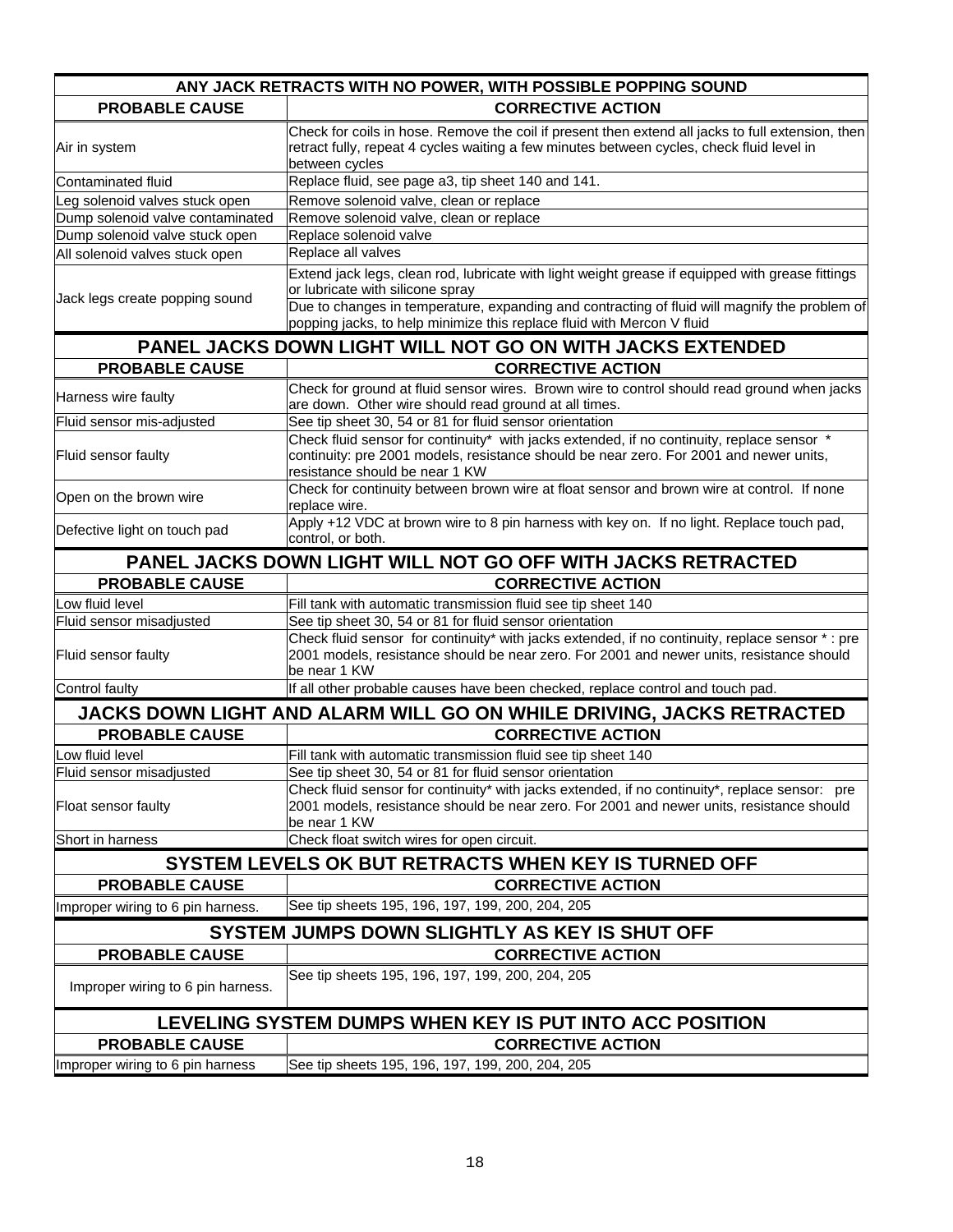| SYSTEM WILL NOT AUTO RETRACT WHEN THE CHASSIS IS PUT INTO DRIVE |                                                                                                                                                                                                                                               |
|-----------------------------------------------------------------|-----------------------------------------------------------------------------------------------------------------------------------------------------------------------------------------------------------------------------------------------|
| <b>PROBABLE CAUSE</b>                                           | <b>CORRECTIVE ACTION</b>                                                                                                                                                                                                                      |
| Improper wiring to 6 pin harness.                               | See tip sheets 195, 196, 197, 199, 200, 204, 205                                                                                                                                                                                              |
| Neutral safety switch wires shorted                             | Check for voltage at pin #6 at the 6 pin connector on the control. If it has 12v+ make sure pin<br>#2 also has 12v+. If it is ground, try grounding pin #2. If the control then operates, repair or<br>replace wires or neutral safety switch |
| SYSTEM DOES NOT GO TO CORRECT LEVEL POSITION                    |                                                                                                                                                                                                                                               |
| <b>PROBABLE CAUSE</b>                                           | <b>CORRECTIVE ACTION</b>                                                                                                                                                                                                                      |
| Control / level needs to be<br>recalibrated                     | See tip sheet 147, 152, or 153,                                                                                                                                                                                                               |
| Faulty control                                                  | If previous causes and actions do not apply replace control                                                                                                                                                                                   |
|                                                                 | Control box is not mounted in proper Arrow on control box must point forward. Mounting flange for control box must be on top,                                                                                                                 |
| orientation                                                     | with wire harnesses coming out the bottom.                                                                                                                                                                                                    |
| <b>TOUCH PAD LIGHTS ARE FLASHING</b>                            |                                                                                                                                                                                                                                               |
| <b>PROBABLE CAUSE</b>                                           | <b>CORRECTIVE ACTION</b>                                                                                                                                                                                                                      |
| Jacks are still down partially                                  | Press retract all jacks button to allow jacks to fully retract                                                                                                                                                                                |
| Possible trouble code being<br>displayed                        | See tip sheet 184 for trouble codes and corrections                                                                                                                                                                                           |
| Coach is in emergency retract mode                              | Fluid low, see tip sheet 140                                                                                                                                                                                                                  |
|                                                                 | Sensor in pump tank is misadjusted see tip sheets 30, 54,81                                                                                                                                                                                   |
| SYSTEM TURNS ON BUT TURNS OFF AS SOON AS A BUTTON IS PUSHED     |                                                                                                                                                                                                                                               |
| <b>PROBABLE CAUSE</b>                                           | <b>CORRECTIVE ACTION</b>                                                                                                                                                                                                                      |
| Low system voltage                                              | Voltage must remain above 10 volts while in operation-check battery condition and<br>connections.                                                                                                                                             |